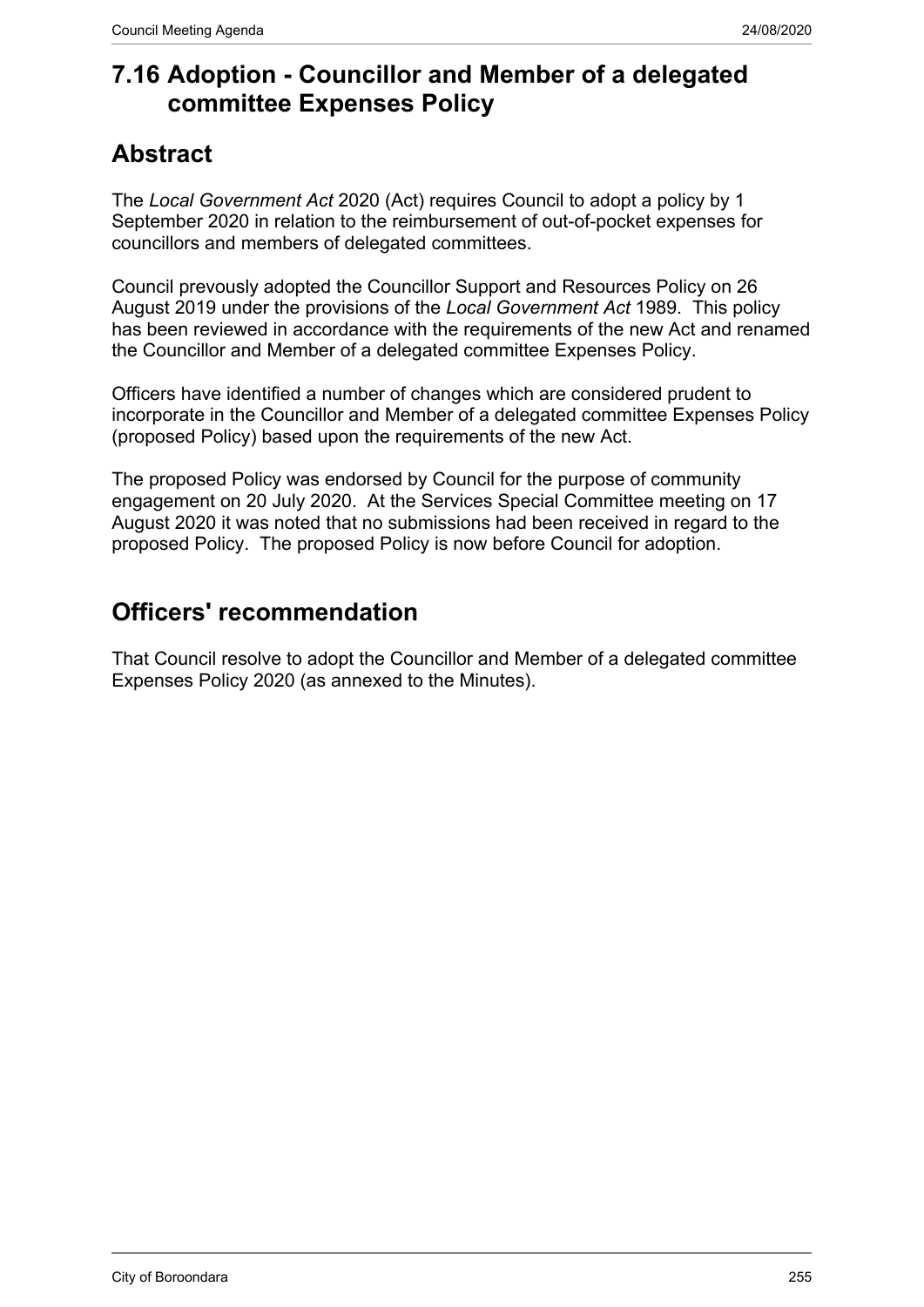## **Responsible director: Phillip Storer**

# **Chief Executive Officer**

 $\_$  , and the set of the set of the set of the set of the set of the set of the set of the set of the set of the set of the set of the set of the set of the set of the set of the set of the set of the set of the set of th

#### **1. Purpose**

The purpose of this report is to present the proposed Councillor and Member of a delegated committee Expenses Policy (proposed Policy) for adoption.

#### **2. Policy implications and relevance to community plan and council plan**

This report is consistent with the strategy within the Council Plan 2017-2021, in particular strategy 7.2 which states *"Ensure transparent decision making through open governance processes".*

It also supports Strategic Objective 7 of the Boroondara Community Plan 2017- 2021, to *"Ensure that ethical, financial and socially responsible decision making reflect community needs and are based on principles of accountability, transparency, responsiveness and consultation."*

#### **3. Background**

The *Local Government Act* 2020 (Act) provides councillors and members of a delegated committee are entitled to be reimbursed for bona fide out-of-pocket expenses incurred while performing their role and are reasonably necessary to perform that role.

In addition the Act provides Council must make available to the Mayor and councillors the resources and facilities reasonably necessary to enable them to effectively perform their role. This includes consideration must be given to the support which may be required by a Mayor, Deputy Mayor or councillor because of a disability and have particular regard to the support which may be required by a councillor who is a carer in a care relationship within the meaning of section 4 of the *Carers Recognition Act* 2012 (CR Act).

The Act requires the Policy to:

- specify procedures to be followed in applying for reimbursement and in reimbursing expenses; and
- provide for the reimbursement of child care costs where the provision fo child care is reasonably required for a councillor or member of a delegated committee to perform their role; and
- have particular regard to expenses incurred by a councillor who is a carer in a care relationship within the meaning of the CR Act.

The Policy must also comply with any requirements prescribed by regulations in regard to reimbursement of expenses however, it is noted at this time no such regulations have been made.

Under the Act Council is required to provide details of all reimbursements for out-of-pocket expenses made to a Councillor and a member of a delegated committee to the Audit and Risk Committee.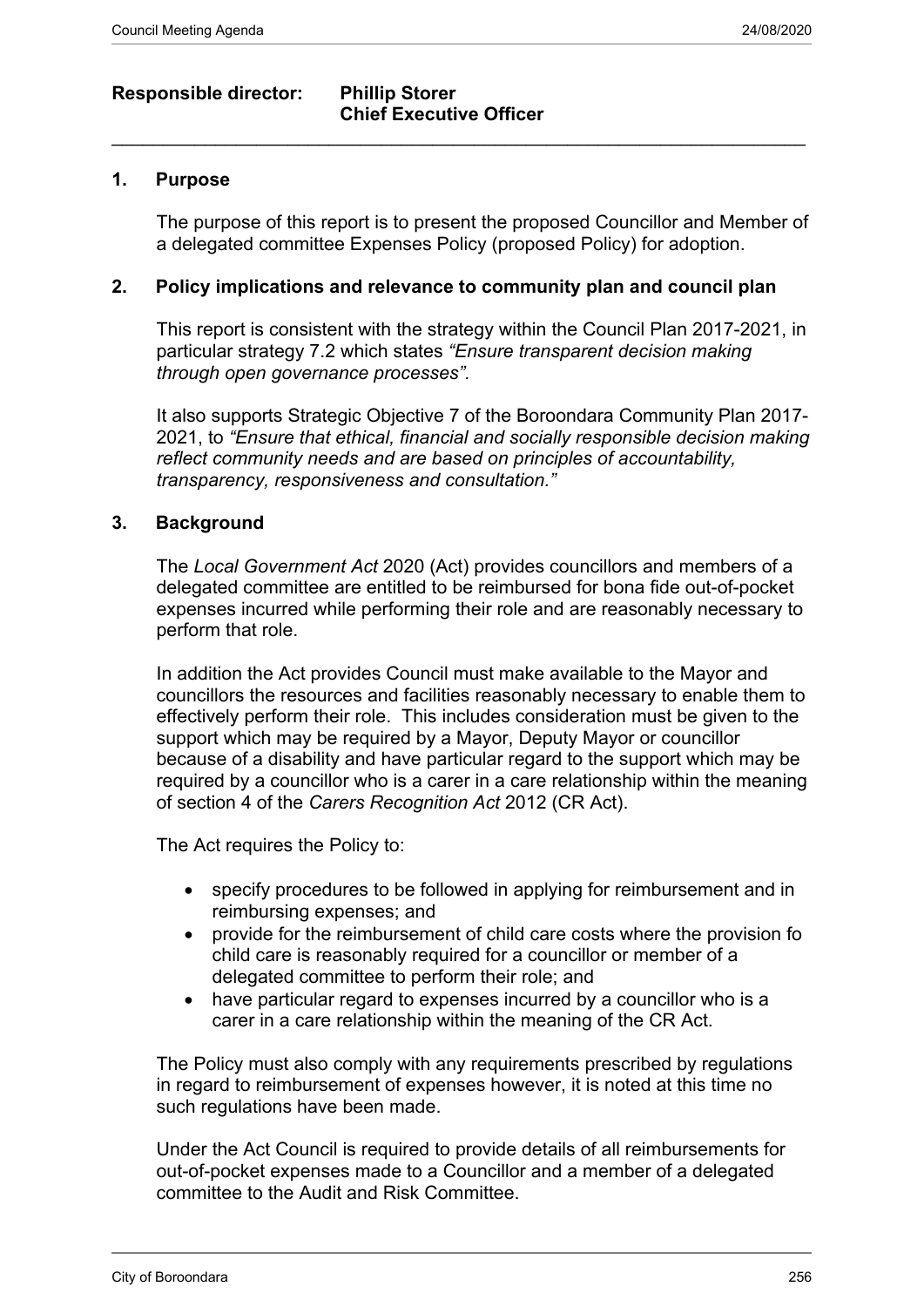The proposed Policy is not intended to prescribe for every possible situation that may arise. Should a situation arise that is not adquately covered by the proposed Policy, the matter will be referred to Council for determination by resolution.

#### **4. Outline of key issues/options**

The proposed Policy is at **Attachment 1**. The Policy has been drafted to meet the prescribed requirements in the Act to reimburse councillors and delegated committee members for out-of-pocket expenses and to strengthen and reinforce Council's commitment to providing equitable and adequate resources and facilities which are reasonably necessary to enable the Mayor and councillors and member of delegated committees to effectively perform their role.

The proposed Policy was endorsed by Council for community consultation on 20 July 2020. No submissions were received from the community in regard to the Policy. No changes have been made to the proposed Policy since it was endorsed by Council for community consultation. Adoption of the proposed Policy will ensure compliance with the 1 September 2020 deadline which is specified in the Act.

#### **5. Consultation/communication**

In developing the Policy consideration was given to the community engagement principles as defined by the Act. The proposed Policy was endorsed for public consultation commencing on 22 July 2020 and closing at 5.15pm on 6 August 2020.

The opportunity to make a submission was advertised through a public notice which was published in The Age newspaper and on Council's website. The opportunity to provide a submssion was also advertised via the 'Have Your Say' section on Council's website.

No submissions were received.

When adopted by Council, the Policy will be made available on Council's website and intranet, for inspection at the Council offices, a copy will be provided to each Councillor. In the future if no Councillor members of a delegated committee are appointed they will also receive a copy of the Policy.

#### **6. Financial and resource implications**

The Council approved budget each year includes provisions for facilities, support and resourcing of the Mayor and councillors including the reimbursement or payment by Council of reasonable bona fide expenses.

Provision is made in the Governance Department budget for anticipated costs of providing support and resources to meet expense claims made under the Policy however expenditure if subject to the level of claims made in each year.

#### **7. Governance issues**

The implications of this report have been assessed in accordance with the requirements of the Victorian Charter of Human Rights and Responsibilities.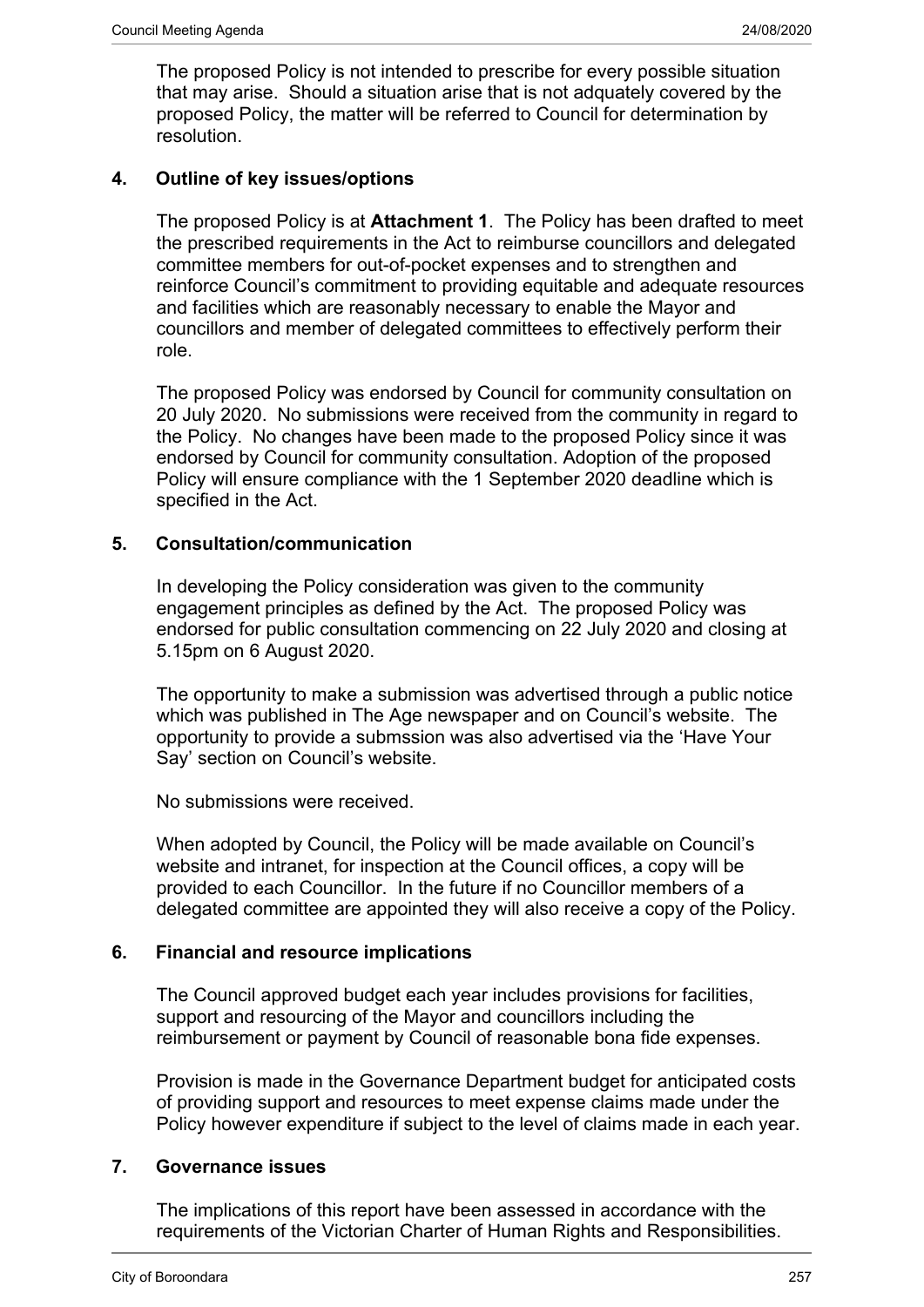Aspects of the Policy intersect with the entitlement to participate in public life prescribed by the Charter however changes to the Policy are considered to advance, rather than infrige upon the prescribed right.

The officers responsible for preparing this report have no direct or indirect interests regading disclosure.

Based on verbal legal advice from Maddocks Lawyers, Councillors do not have a conflict of interest in making a decision to adopt this Policy.

#### **8. Social and environmental issues**

Councillors are elected to represent and serve their community. The proposed Policy encourages transparency and accountability and meets Council's statutory requirements. This will reinforce public confidence in the integrity of Council's decision making processes and in Council's ability to ensure good corporate governance within the muncipality.

**Manager:** David Thompson, Manager Governance

**Report officer:** Celia Robinson, Coordinator Governance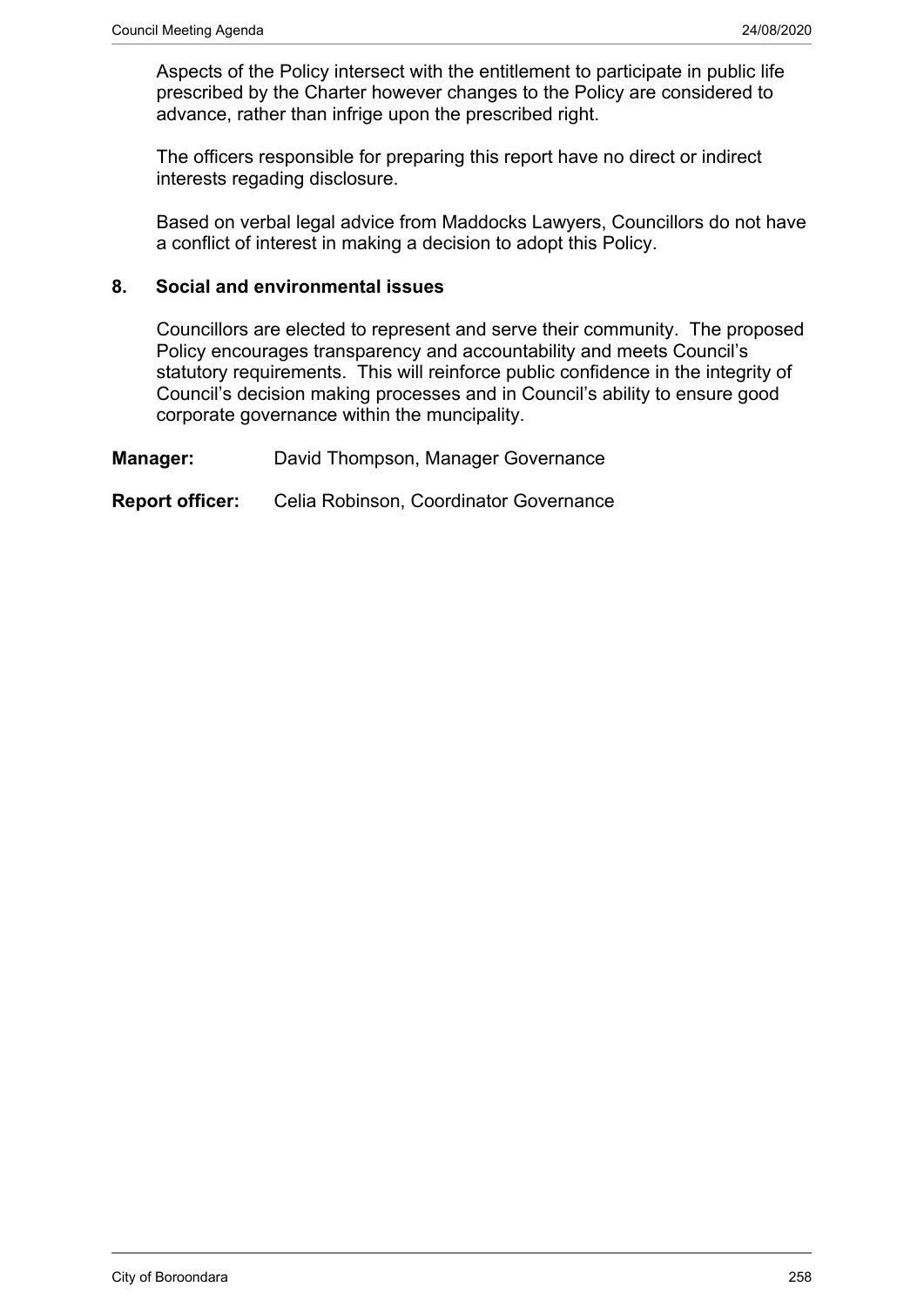# Councillor & Member of a delegated committee Expenses Policy 2020

TBC August 2020

**Responsible Directorate:** <Directorate name> **Authorised By:** <Council or ELT> **Date of Adoption: <Date> Review Date:** <Date> **Policy Type:** <Administrative or Council>

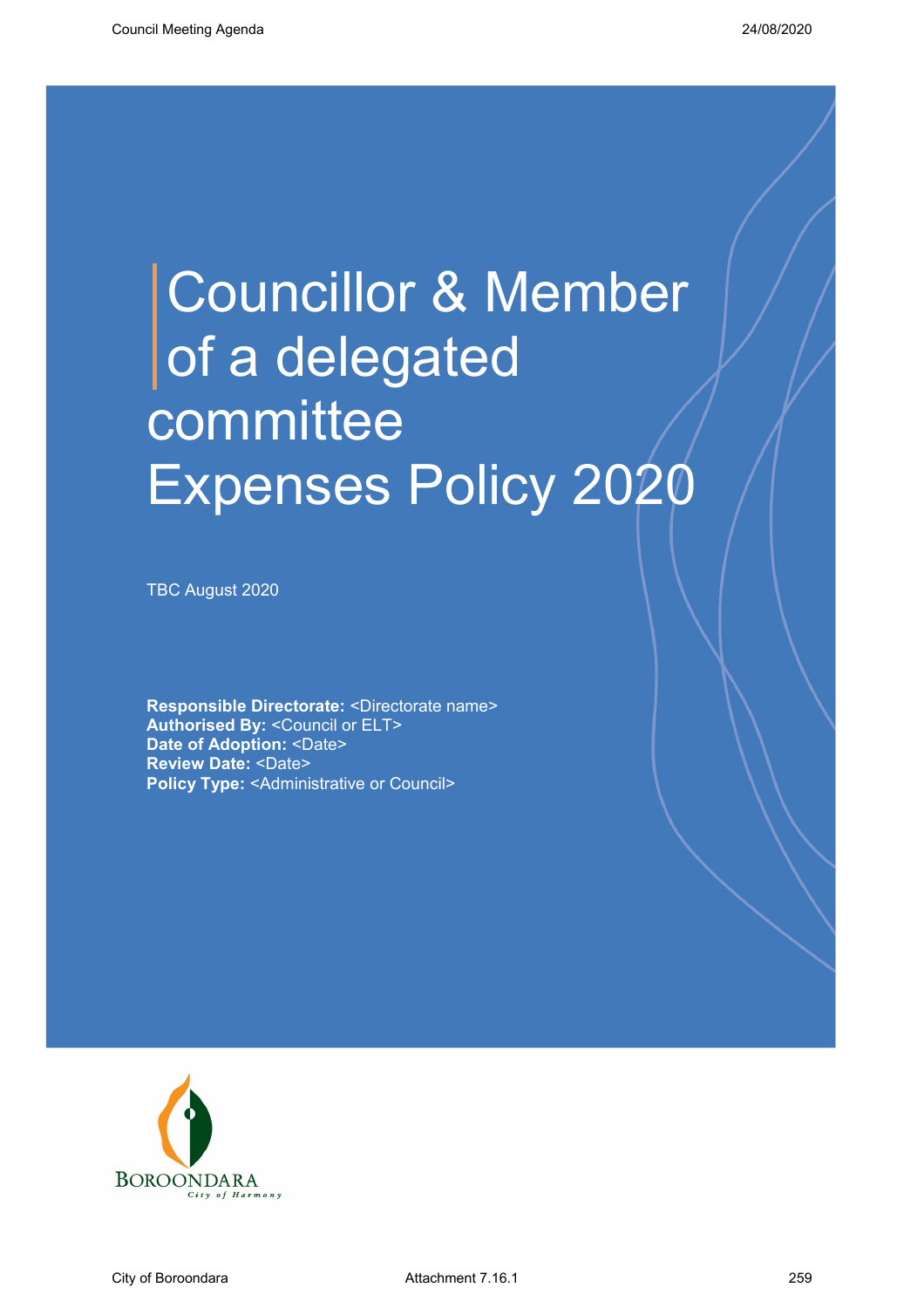| 1  | Table of contents                                                              |    |
|----|--------------------------------------------------------------------------------|----|
| 2  |                                                                                |    |
| 3  |                                                                                |    |
| 4  | Conferences, seminars, training and professional development  11               |    |
| 5  |                                                                                |    |
| 6  | Attendance by spouse / partner at seminars, conferences and civic functions 14 |    |
| 7  |                                                                                |    |
| 8  |                                                                                |    |
| 9  |                                                                                |    |
| 10 |                                                                                |    |
| 11 |                                                                                |    |
| 12 |                                                                                |    |
| 13 |                                                                                |    |
|    |                                                                                |    |
| 15 |                                                                                |    |
| 16 |                                                                                |    |
| 17 |                                                                                |    |
| 18 |                                                                                |    |
| 19 |                                                                                |    |
| 20 |                                                                                |    |
| 21 |                                                                                |    |
| 22 |                                                                                |    |
| 23 |                                                                                |    |
| 24 |                                                                                |    |
| 25 |                                                                                |    |
| 26 | Reporting of Councillor and member of a delegated committee reimbursements.    | 24 |
| 27 |                                                                                | 24 |
| 28 |                                                                                |    |
| 29 |                                                                                |    |
|    |                                                                                |    |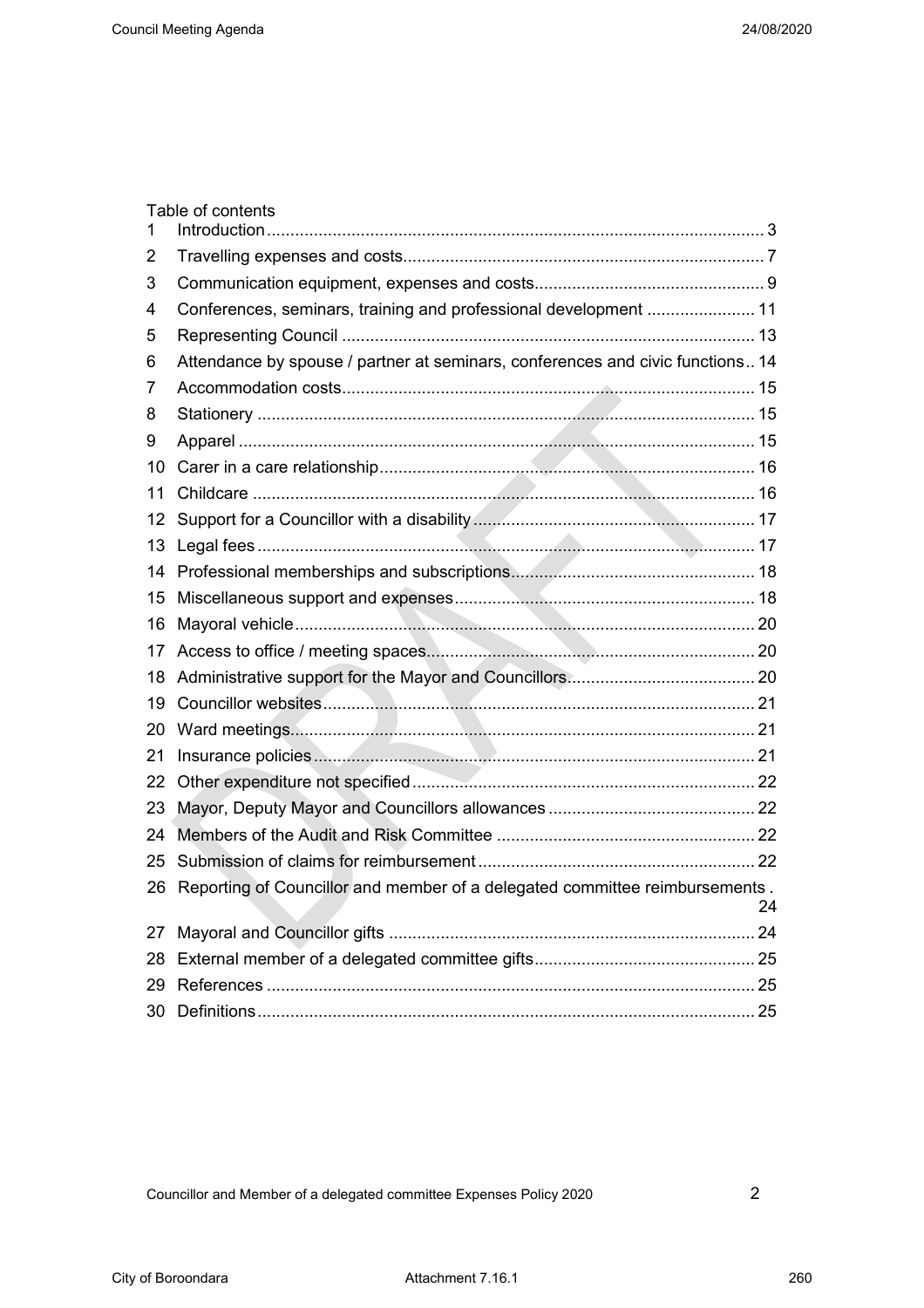#### <span id="page-6-0"></span>**1 Introduction**

#### **1.1 Purpose**

The purpose of this policy is to establish:

- Reimbursement of reasonable bona fide out of pocket expenses for councillors and members of a delegated committee while performing that role.
- Entitlements to professional development support and resources for councillors and members of a delegated committee.
- The facilities, resources and support Council considers necessary or appropriate to provide support to councillors and members of a delegated committee in the performance of their duties as a councillor or a member of a delegated committee.

The policy also sets out the processes for ensuring the costs of resourcing and supporting councillors and members of a delegated committee and the value of any expenses reimbursed are reported to the Audit and Risk Committee and the community in a timely manner which promotes transparency and accountability.

#### **1.2 Principles and scope**

The provision of facilities, resources and support to councillors and members of a delegated committee, and the expenses paid or reimbursed for councillors and members of delegated committees, should be consistent with the following:

- The standards of conduct in the Councillor Code of Conduct as prescribed under section 139 of the Act;
- Encouraging diversity in participation, equity, inclusion and access;
- Accountability and transparency; and
- No disadvantage allowances are provided separately to reimbursements of expenses and the costs of facilities/resources support (pursuant to section 39 of the Act).

The duties performed are considered to be necessary for the purposes of achieving the objectives of Council having regard to any relevant Act, regulations, Ministerial Guidelines and Council policies, councillors and members of a delegated committee are entitled to access facilities, support and resources as described in this policy and the Act.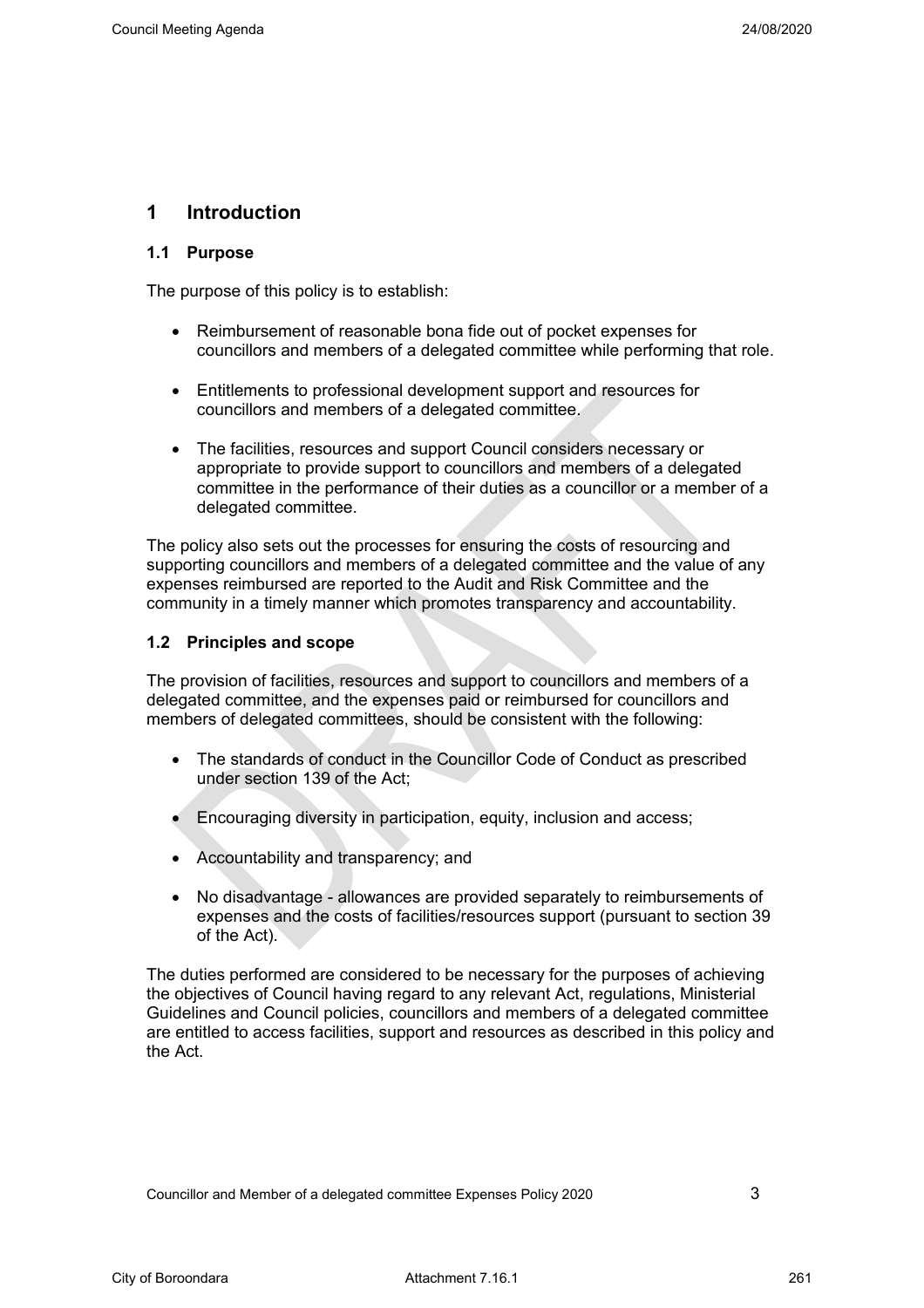The duties and activities considered to be necessary or appropriate for the purposes of achieving the objectives of a council include, but are not limited to:

- Attending Council meetings, meetings of delegated committees of council, formal briefing sessions and civic or ceremonial functions convened by the Council, the Mayor or the Chief Executive Officer;
- Attending meetings or workshops scheduled by the Council, the Mayor or the Chief Executive Officer;
- Attending community meetings and ward meetings;
- Participating in site inspections or meetings, or participating in delegations or deputations;
- Attending a meeting or function as the nominated representative of Council or the Mayor;
- Attending meetings of community groups, organisations and statutory authorities to which the councillor has been appointed Council delegate or the nominated representative of Council;
- Attending site inspections or meetings relevant to a matter which is, or is anticipated to be the subject of a decision of Council;
- Attending discussions with officers or any person, any matter relating to the City;
- Attending seminars, training or professional development courses as an attendee and/or speaker, which:
	- o Contribute to the development of personal and professional skills or knowledge of the councillor or member of a delegated committee which are necessary for the performance of the duties of a councillor or member of a delegated committee;
	- o Are consistent with Council's objectives;
	- $\circ$  Will cover or present material with application / importance / relevance to current or future issues faced by the Council; and
	- o Are within the Mayor, Councillors and members of a delegated committee Annual Financial Allocation or approved annual budget provision for conferences and seminars.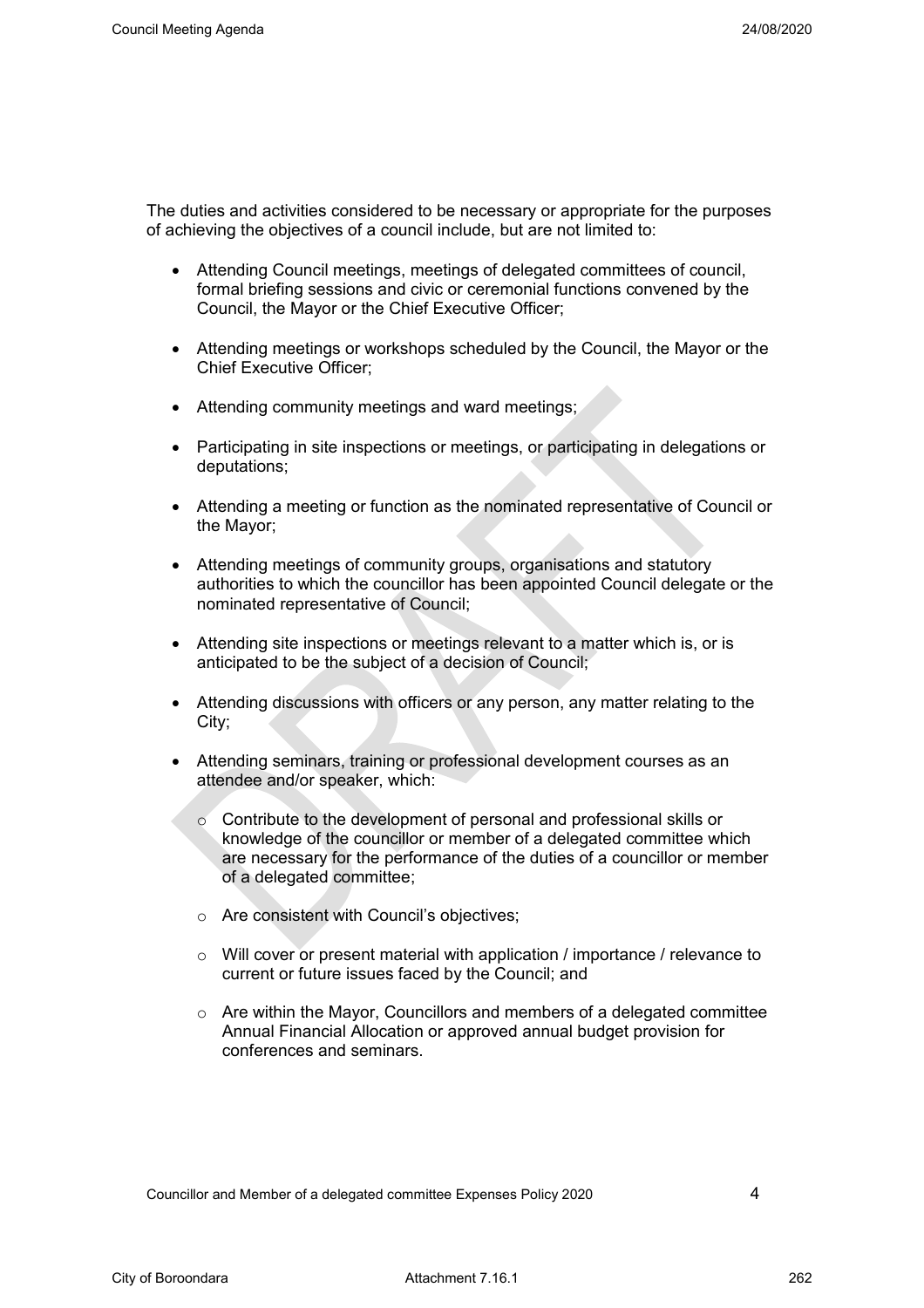- Attending conferences as an attendee and/or speaker which:
	- o Are consistent with Council's objectives;
	- $\circ$  Will cover or present material with application / importance / relevance to current or future issues faced by the Council; and
	- $\circ$  Are within the Mayor, Councillors and members of a delegated committee Annual Financial Allocation or approved annual budget provision for conferences and seminars.
- Preparation (e.g. reading reports, plans or papers) for any of the above activities.

The policy presumes councillors and members of a delegated committee are residents in the municipality, and any additional costs or expenses attributable to a councillor's or member's of a delegated committee residence being outside the municipality are considered inappropriate for reimbursement in the absence of a prior Council resolution to the contrary.

Any cost or expense (or portion thereof) which should reasonably be borne by another entity, or for which another entity is reasonably liable, is outside the scope of this policy and shall not be paid or reimbursed by Council.

#### **1.3 Corporate framework**

This policy is consistent with the strategy within the Council Plan 2017-2021 focused on responsible management and decision making in the delivery of high quality services, capable and professional people, reflecting transparent, accountable and fair practices.

This Policy also relates to Priority Theme 7: Civic Leadership and Governance in the Boroondara Community Plan 2017-2021.

#### **1.4 Background**

Under the Act council must reimburse a councillor or a member of a delegated committee for out-of-pocket expenses which the Council is satisfied -

- a) are bona fide expenses; and
- b) have been reasonably incurred in the performance of the role of Councillor or member of a delegated committee; and
- c) are reasonably necessary for the Councillor or member of a delegated committee to perform that role.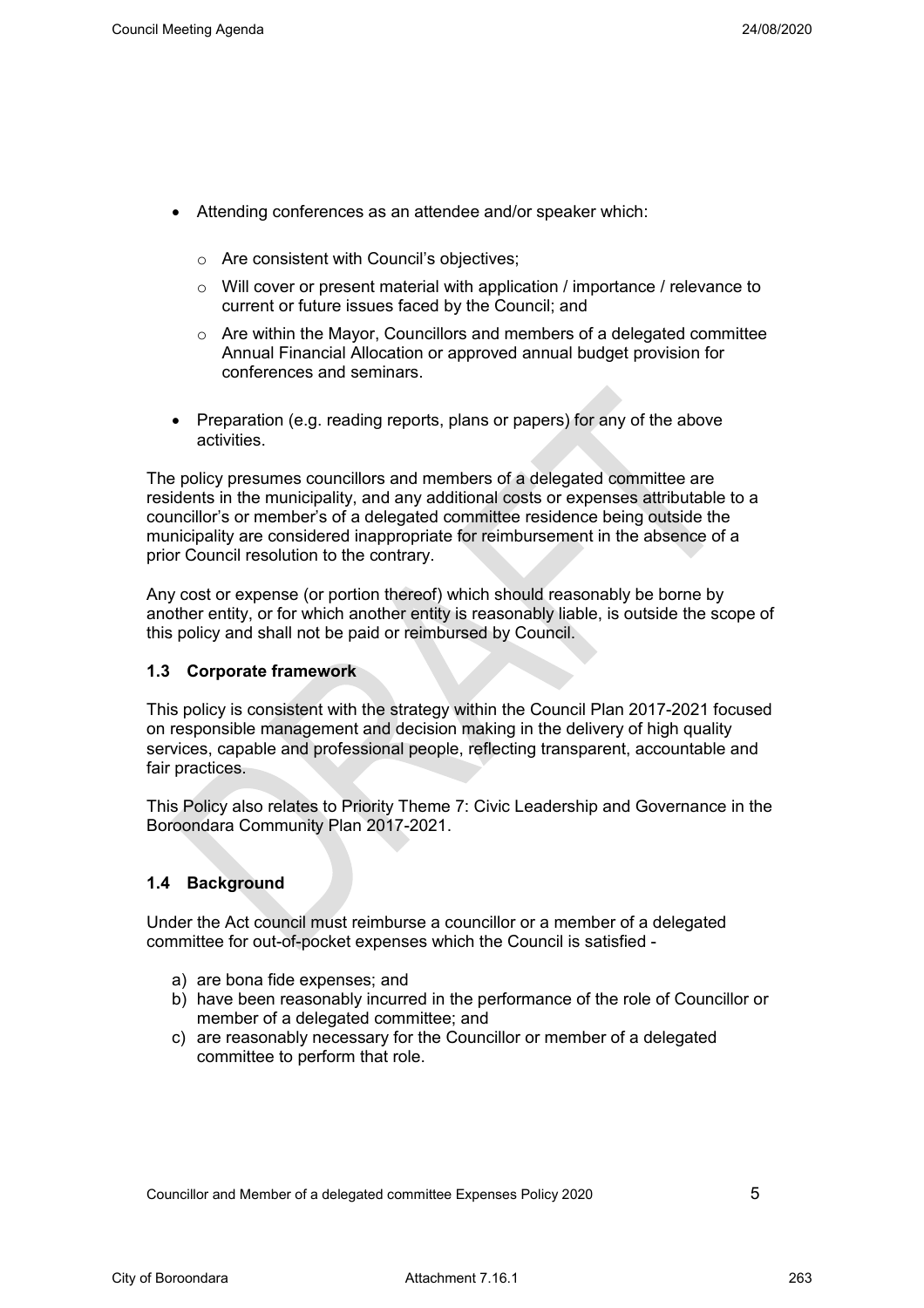The Act also requires Council to adopt and maintain an expenses policy in relation to the reimbursement of out-of-pocket expenses for Councillors and members of delegated committees. Under the Act the policy adopted by Council must -

- a) specify procedures to be followed in applying for reimbursement and in reimbursing expenses; and
- b) comply with any requirements prescribed by the regulations in relation to reimbursement of expenses; and
- c) provide for the reimbursement of child care costs where the provision of child care is reasonably requirement for a Councillor or member of a delegated committee to perform their role; and
- d) have particular regard to expenses incurred by a Councillor who is a carer in a care relationship within the meaning of section 4 of the *Carers Recognition Act* 2012.

In addition the Act requires that Council must:

- make available to the Mayor and the Councillors the resources and facilities reasonably necessary to enable them to effectively perform their role; and
- consider the support that may be required by a Mayor, Deputy Mayor or Councillor because of a disability; and
- have particular regard to the support that may be required by a Councillor who is a carer in a care relationship within the meaning of section 4 of the *Carers Recognition Act* 2012.

This policy requires Council to reimburse a councillor and a member of a delegated committee for expenses if the councillor or member of a delegated committee:

- applies in writing to the Council for reimbursement of expenses; and
- establishes in the application to Council that the expenses were reasonable bona fide out-of-pocket expenses incurred while performing duties as a councillor or a member of a delegated committee.

#### **1.5 Policy context**

This policy describes the basic entitlements of councillors and members of a delegated committee to reimbursement of out-of-pocket expenses, facilities, resources and support necessary or appropriate in relation to the performance of their duties as a Boroondara councillor or a member of a delegated committee.

This policy is not intended to cover for every possible situation that may arise. Should a situation arise that is not adequately covered by this policy, the matter will be referred to Council for determination by resolution.

Any expenses, facilities support or resources not specifically addressed in this policy will be assessed by reference to Part 2, Division 5 of the Act and any prescribed regulations.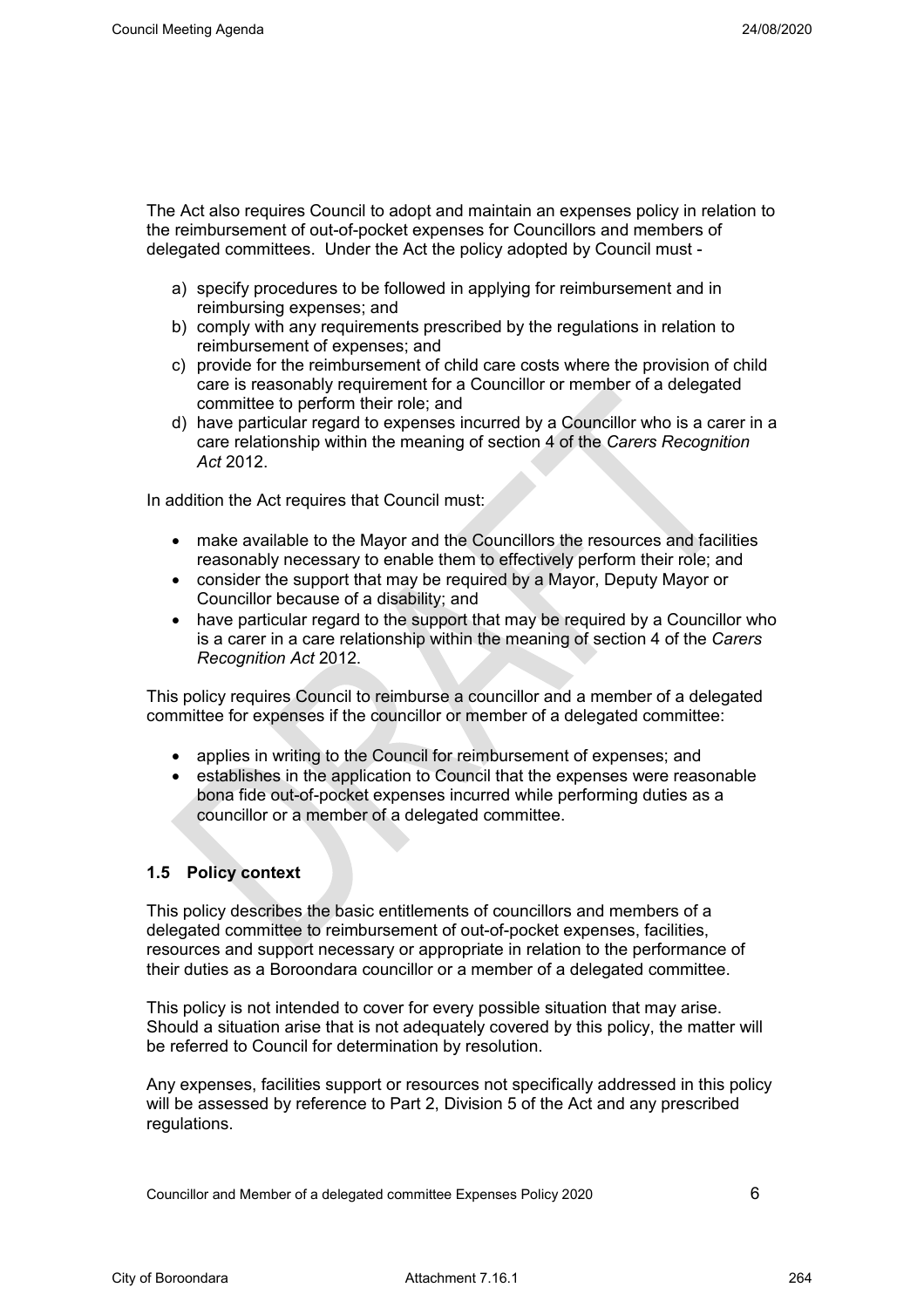The policy should be read in conjunction with other relevant Council policies adopted or amended from time to time, including but not limited to the Councillor Code of Conduct, and specific policies regarding the use, security, maintenance and possession of Council equipment.

#### <span id="page-10-0"></span>**2 Travelling expenses and costs**

- **2.1** Councillors and members of delegated committees are entitled to have paid by Council, or reimbursed, travelling expenses and costs within the scope of this policy for return travel within Victoria undertaken whilst discharging their duties as a councillor or a member of a delegated committee.
- **2.2** Subject to approval in advance by Council, or the Chief Executive Officer in consultation with the Mayor, councillors and members of a delegated committee are entitled to have paid by Council, or reimbursed, travelling expenses and costs for return travel originating within Victoria to destinations outside Victoria but within Australia undertaken whilst discharging the duties of a councillor or a member of a delegated committee.
- **2.3** Subject to approval in advance by Council, councillors and members of delegated committees are entitled to have paid by Council, or reimbursed, travelling expenses and costs for return travel originating with Victoria to destinations outside Australia undertaken whilst discharging the duties of a councillor or a member of a delegated committee.
- **2.4** Expenses and costs for return travel which originates outside Victoria or Australia will only be paid by Council or be reimbursed where such expenses and costs have been approved in advance by Council.
- **2.5** Private travel in conjunction with Council travel.
	- 2.5.1. Councillors and members of delegated committees undertaking private travel arrangements in conjunction with any travel for the purpose of their duties as a councillor or a member of a delegated committee must ensure that all costs incurred for private purposes are clearly delineated and that appropriate records including predeparture itineraries are maintained.
	- 2.5.2. Where any private travel and associated costs are included in a package ticket or arrangement, the councillors and members of a delegated committee must meet, or reimburse council, the private portion prior to departure.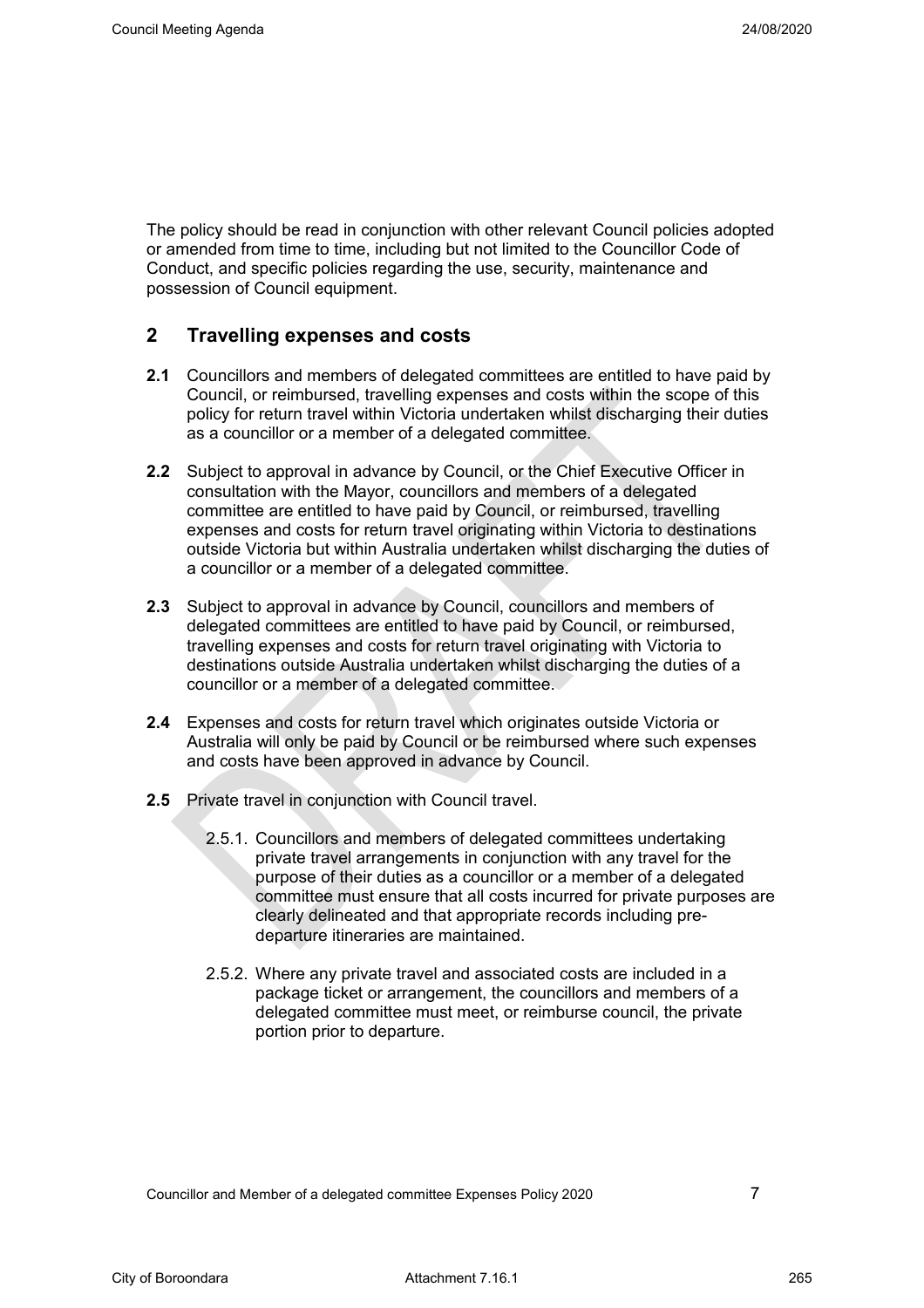#### **2.6 Miscellaneous travel provisions**

- 2.6.1. Motor vehicle expenses paid by council or reimbursed will be at the Australian Taxation Office rates as determined from time to time.
- 2.6.2. Travel should be undertaken by the most practicable mode and route possible taking into account factors such as duration and cost of travel.
- 2.6.3. The quantum of expenses paid by Council or reimbursed will be on the basis of the actual cost incurred and the form of transport used.
- 2.6.4. Council may reimburse an amount less than the amount claimed, where the actual expense incurred is considered unreasonable, taking into account the alternative modes of travel available.
- 2.6.5. Where travel is by flight the standard form of travel will be economy class where possible, although business class may be approved by Council for overseas flights exceeding 4 hours in duration.
- 2.6.6. Council will not ordinarily reimburse councillors or a member of a delegated committee for any infringements incurred for traffic or parking offences.
- 2.6.7. Council will provide councillors and members of a delegated committee with cab charge vouches for travel via a taxi/cab to and from their councillor related duties or delegated committee duties.
- 2.6.8. Council may reimburse any ride share (e.g. Uber) charges incurred for travel to and from their councillor or member of a delegated committee related duties in line with appropriate receipt documentation.
- 2.6.9. Council will provide councillors and members of a delegated committee with a Myki Card for travel via public transport to and from their councillor or member of a delegated committee related duties.
- 2.6.10. Council can also make available to councillors and members of a delegated committee a corporate Myki Card when travelling via public transport to and from their councillor or member of delegated committee related duties. When councillors or members of a delegated committee use their personal Myki Card, Council will reimburse the associated cost of travel in line with appropriate receipt documentation.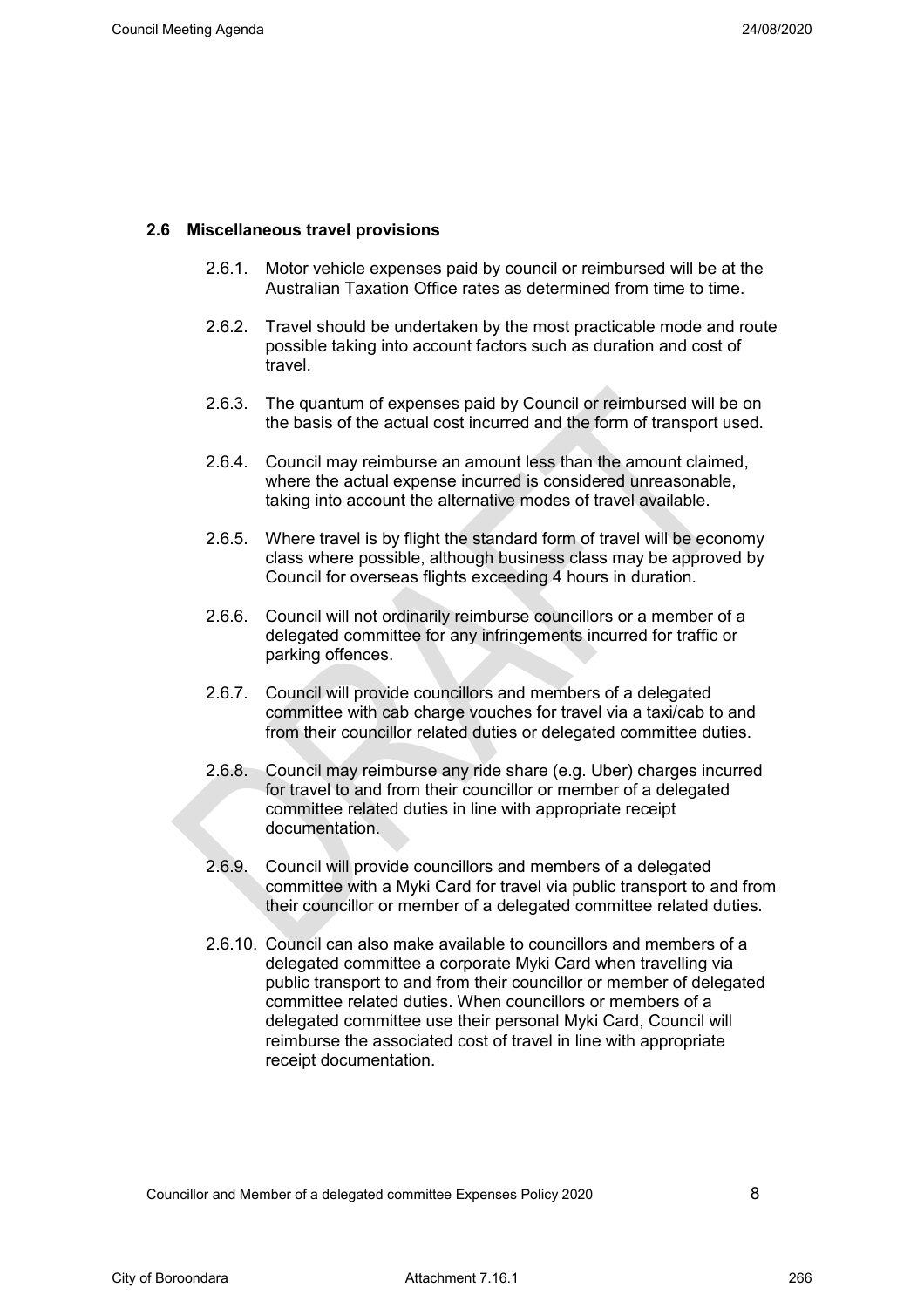2.6.11. Council will reimburse councillors and members of a delegated committee for any City Toll Fees (EastLink and CityLink) incurred to and from councillor related duties or member of a delegated committee related duties.

#### **2.7 Access to a Council Pool Vehicle**

- 2.7.1. Where requested a Council fleet vehicle may be provided, subject to availability, for councillors or members of a delegated committee to perform their duties.
- 2.7.2. Use of a Council vehicle must be in accordance with relevant Council policies including the Driver's Handbook (which is provided in the glove box of all fleet vehicles).
- 2.7.3. Fleet vehicle bookings can be made via the Secretary to Mayor and Councillors.

#### <span id="page-12-0"></span>**3 Communication equipment, expenses and costs**

#### **3.1 Definitions**

"Communications equipment" includes:

- 3.1.1. Fixed communication equipment such as land line, internet access and associated hardware and software.
- 3.1.2. Portable communication equipment such as mobile telephone, laptop computer, smartphone, tablet, wireless internet connection and associated hardware and software.
- **3.2** As a minimum and subject to change due to technology enhancements, councillors and members of a delegated committee shall be provided with appropriate uniform communications equipment to ensure they can adequately and efficiently perform their role as a councillor or member of a delegated committee, which includes:
	- 3.2.1. A mobile phone
	- 3.2.2. A landline (optional)
	- 3.2.3. A laptop computer and/or tablet
	- 3.2.4. Access to a copier/printer
	- 3.2.5. Internet access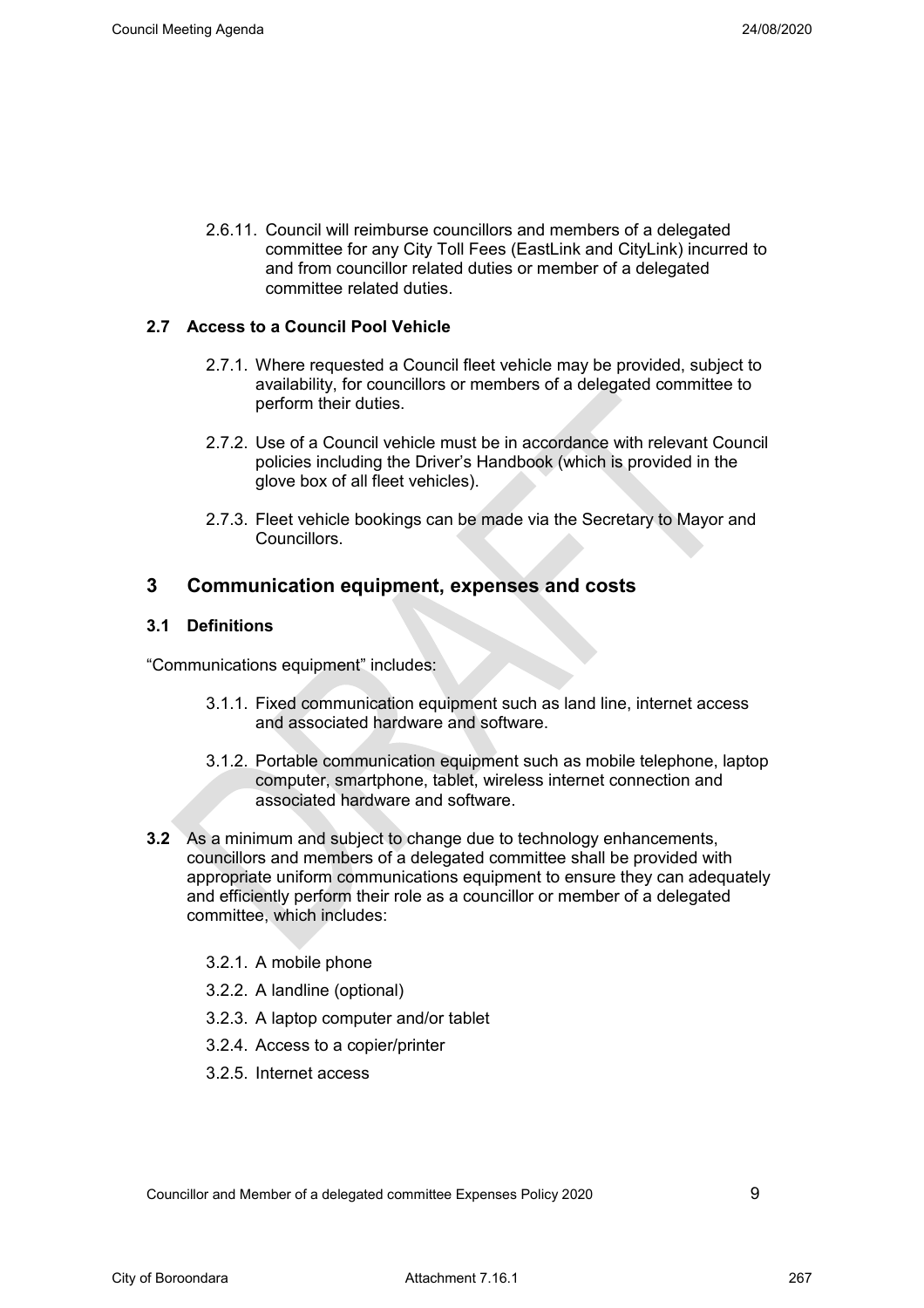- **3.3** The make, model and specifications of any communications equipment, the associated contracts or plans, and the replacement of any communications equipment shall support the Windows platform and Microsoft environment and be compatible with the internal Council infrastructure network and systems.
- **3.4** Council will meet the reasonable purchase, installation, maintenance and service, connection, subscription, rental and usage costs for all Council provided communications equipment.
- **3.5** Council may reimburse the purchase, installation, maintenance and service, connection, subscription, rental and usage expenses for equivalent equipment not provided by Council.
	- 3.5.1. Councillors or members of a delegated committee will only be reimbursed for such expenses where the purchase, installation, maintenance, service, connection, subscription, rental or usage has been approved in advance by Council, or the Chief Executive Officer in consultation with the Mayor.
	- 3.5.2. Council may reimburse an amount less than the amount claimed, where the actual expense incurred is considered unreasonable, taking into account the estimated costs of using equivalent communications equipment provided by Council.
- **3.6** Council provided communications equipment is to be used for Council related business activities however it is acknowledged that, on occasion, reasonable personal use (excluding the election period) may be made of communications equipment. Where personal use has occurred, councillors and members of delegated committees are required to keep a reasonable record that can be separately costed specifying the items of personal nature. There will be an opportunity each quarter for councillors and members of delegated committees to reimburse Council for private usage beyond reasonable personal use.
- **3.7** Council will meet the charges incurred associated with the business use of the communications equipment through a set data plan or equivalent plan determined by the Chief Executive Officer or their delegate at the commencement of each electoral term.
- **3.8** Council will review councillors' and members' of a delegated committee communication equipment and will update equipment at:
	- 3.8.1. the commencement of each electoral term in relation to a Councillor and at the commencement of their appointment in relation to a member of a delegated committee; and
	- 3.8.2. any stage during the electoral term for a Councillor or during their appointment for a member of a delegated committee where Council believes an update is appropriate.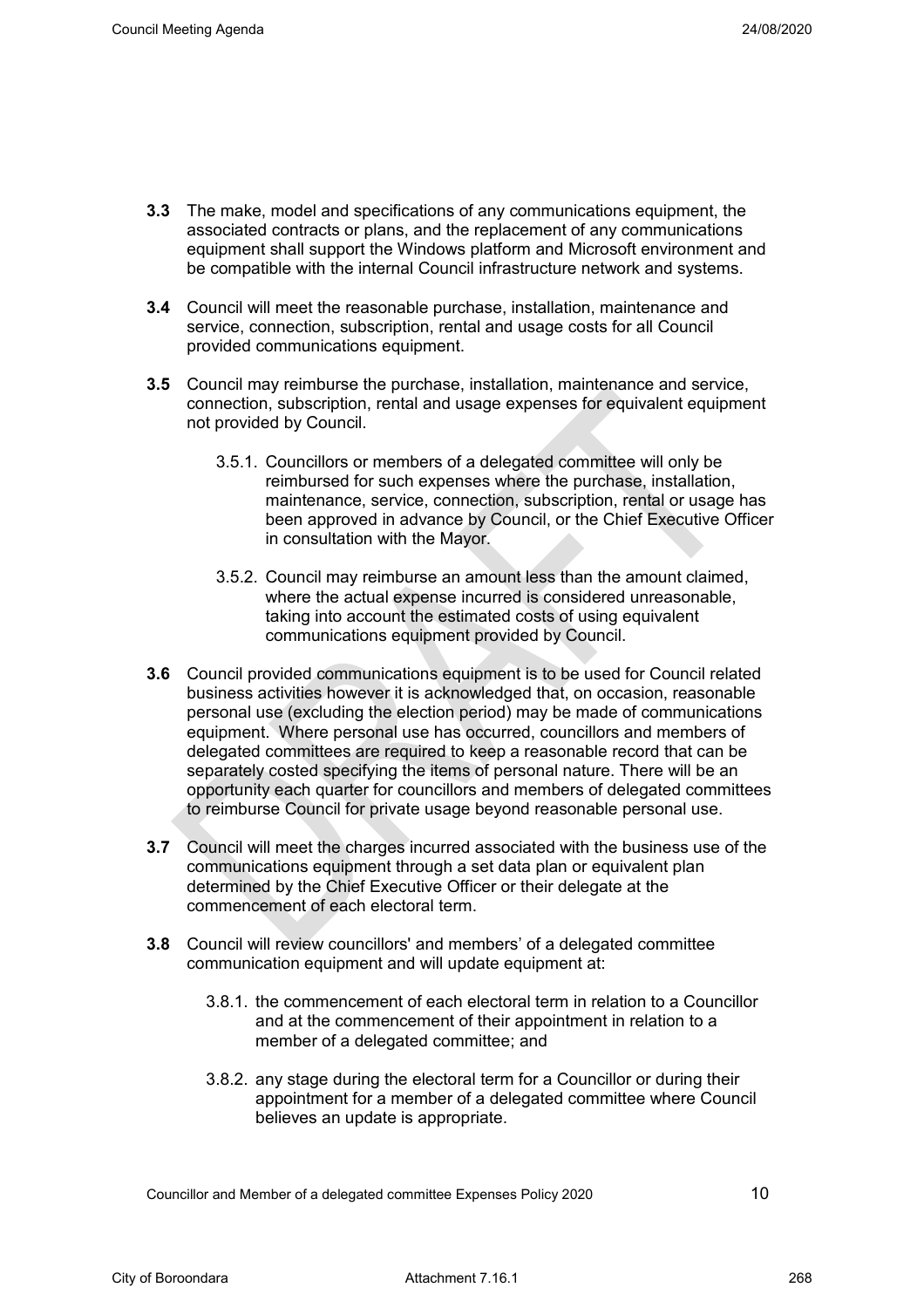**3.9** Councillors may be provided with the opportunity to purchase communication equipment at the end of their term of office in accordance with any relevant Council Policy. Members of a delegated committee may also be provided with the opportunity to purchase communication equipment at their end of their appointment to a delegated committee. If a councillor or a member of a delegated committee does not wish to purchase any communication equipment, it shall remain the property of Council and is required to be returned by councillors at the end of their term or if a person ceases to be a councillor and by members of delegated committees at the end of their appointment or if a person ceases to be a member of a delegated committee.

#### <span id="page-14-0"></span>**4 Conferences, seminars, training and professional development**

- **4.1** Councillors and members of a delegated committee are entitled to have paid by Council, or reimbursed, the cost of attending conferences, seminars, training and professional development courses within the scope of this policy including:
	- 4.1.1. registration fees;
	- 4.1.2. accommodation costs and expenses; and
	- 4.1.3. reasonable costs and expenses for meals and refreshments;

where attendance has been approved in advance by Council or the Chief Executive Officer.

- **4.2** Professional development programs/courses.
	- 4.2.1. Upon the commencement of each electoral term, a purpose designed induction program will be provided to all councillors. In the first year of a Council term, costs associated with all training and development needs are absorbed as part of an induction period budget and do not form part of quarterly expense reports.
	- 4.2.2. Upon appointment, a purpose designed induction program will be provided to all members of a delegated committee. During the induction program, costs associated with all training and development needs are absorbed as part of an induction period budget and do not form part of quarterly expense reports.
	- 4.2.3. Council will also provide access to the following professional development programs/initiatives:
		- $\rightarrow$  Meeting procedures
		- $\rightarrow$  Chairing of meetings
		- $\rightarrow$  Media training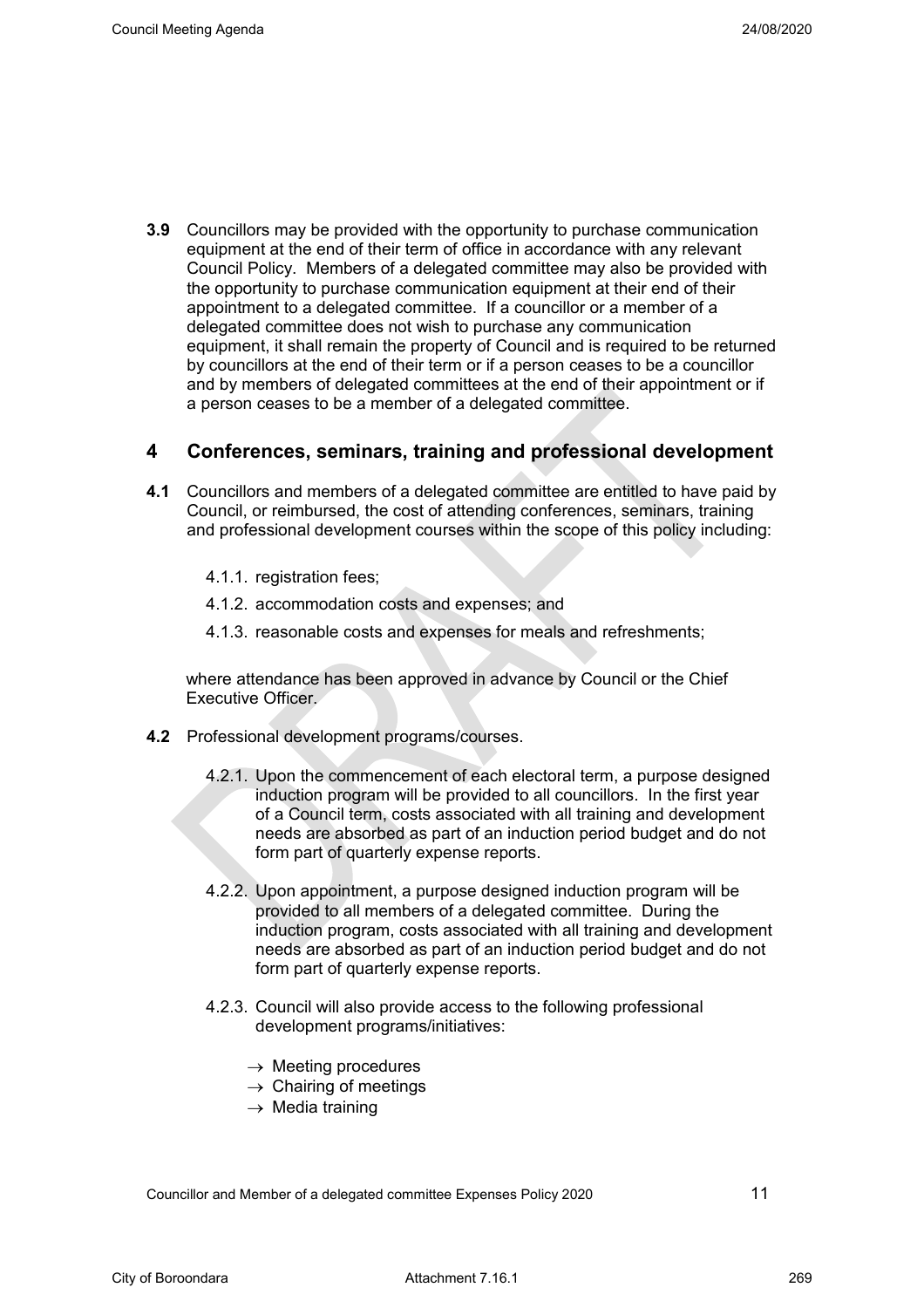- $\rightarrow$  Governance Training e.g. Australian Institute of Company Directors courses
- $\rightarrow$  Financial training
- $\rightarrow$  Team building and interpersonal skills
- $\rightarrow$  MAV Councillor Development programs

**Attachment 1** outlines a recommended program and some examples of options available that councillors may like to consider over their four year electoral term and members of delegated committees may like to consider during their appointment.

- **4.3** Annual Financial Allocation for professional development programs/courses.
	- 4.3.1. An annual financial allocation, indexed to CPI, is available for councillors and members of delegated committees, subject to annual review as part of the Council budget approval process.
	- 4.3.2. The allocations (in 2020/2021) are:
		- $\rightarrow$  \$7,277 per annum for the Mayor
		- $\rightarrow$  \$5,820 per annum for other councillors
		- $\rightarrow$  \$5,820 per annum for a member of a delegated committee.

calculated for the period November to October, coinciding with the Mayoral Election.

- 4.3.3. If a councillor or a member of a delegated committee does not use their annual allocation, they may carry forward any outstanding allocation for one mayoral year only in the case of a councillor and one year in their term of appointment in the case of a member of a delegated committee.
- 4.3.4. A councillor cannot carry forward their annual allocation from one council term to the next council term upon re-election.
- 4.3.5. A member of a delegated committee cannot carry forward their annual allocation if they are re-appointed at the expiry of their term as a member of a delegated committee.
- 4.3.6. Any councillor or member of a delegated committee wishing to spend in excess of their allocation will require Council approval in advance.
- 4.3.7. The individual allocations are available for use at the discretion of the councillor or member of a delegated committee in order to access reasonable professional development. The professional development must benefit the individual councillor or member of a delegated committee in serving the Boroondara community.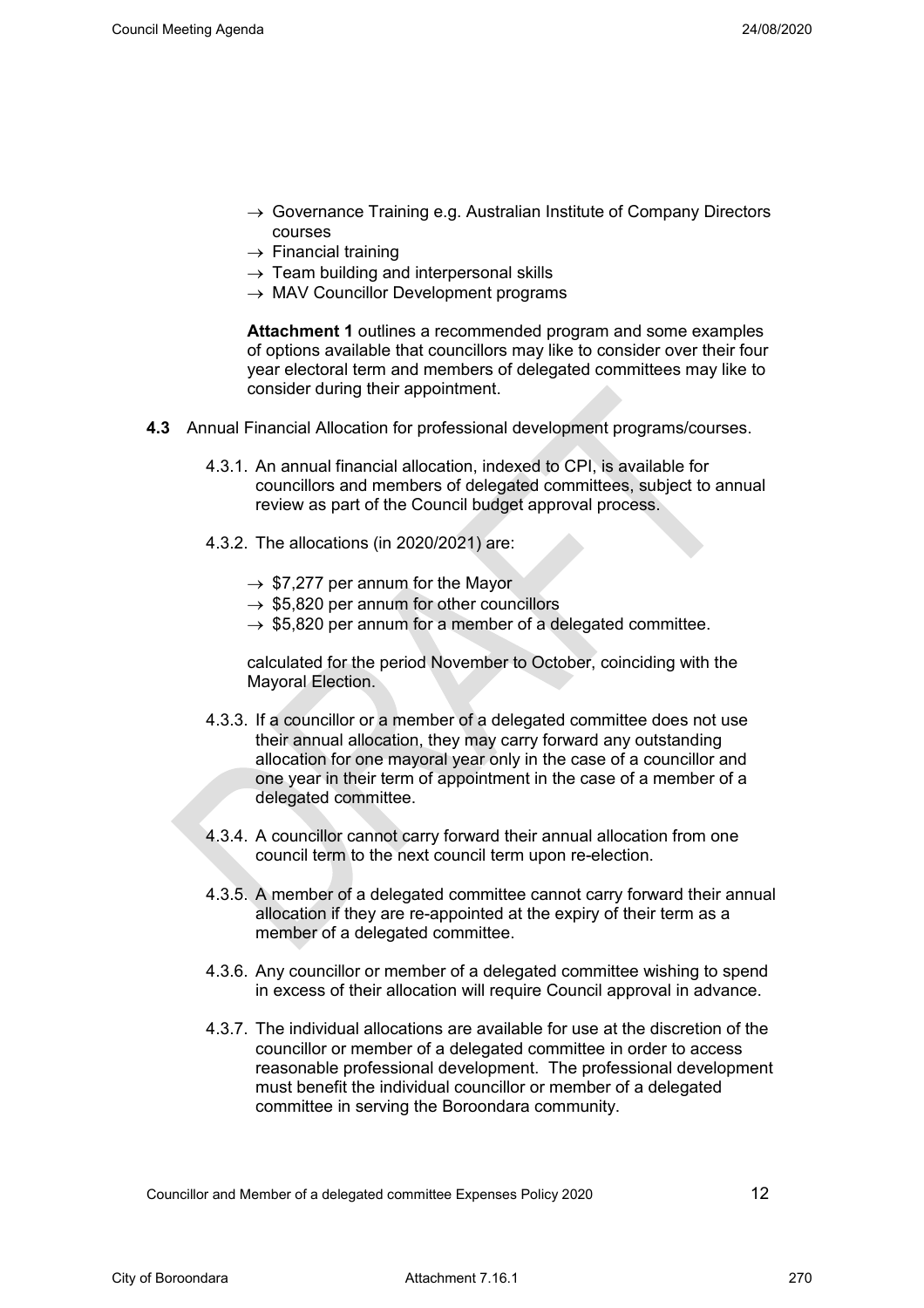- 4.3.8. Except for the induction program in the first year of a Council term and the Australian Institute of Company Directors (AICD) course all other professional development will be costed to each individual Councillor and member of a delegated committee Annual Financial Allocation.
- 4.3.9. Professional development needs which require or involve on-going, longer-term support, guidance or mentoring, vocational tertiary education must be discussed with the Chief Executive Officer or delegate who will assist councillors and a member of a delegated committee in line with an agreed framework and process.

#### <span id="page-16-0"></span>**5 Representing Council**

- **5.1** Each year, and from time to time, Council resolves to appoint councillors to represent it on a number of specific organisations with the delegated authority of Council on appropriate matters.
	- 5.1.1. For these organisations the nominated councillors or their substitute are to be Council representatives at regular meetings of these organisations and any special events, with partners where appropriate.
	- 5.1.2. Where Council has not appointed a councillor representative to a particular organisation or group, and Council receives an official invitation seeking Council representation at an event, the following shall apply to determine councillor representation at an event:
		- The Mayor as first amongst equals will be given the opportunity to attend the event.
		- If the Mayor is unable to attend, the Mayor will offer the opportunity to another councillor.
		- If Council via a Council resolution or the Chief Executive Officer in consultation with the Mayor determine that official representation of all councillors is considered necessary or appropriate to support the business or representational needs of Council.
	- 5.1.3. The councillor representing Council at that event shall be entitled to have paid by Council, or reimbursed, reasonable bona fide costs associated with representing Council at the event.
	- 5.1.4. Should any other councillor wish to attend the event then the costs associated with attending the event will be borne by the councillor and do not form part of the annual financial allocation for professional development.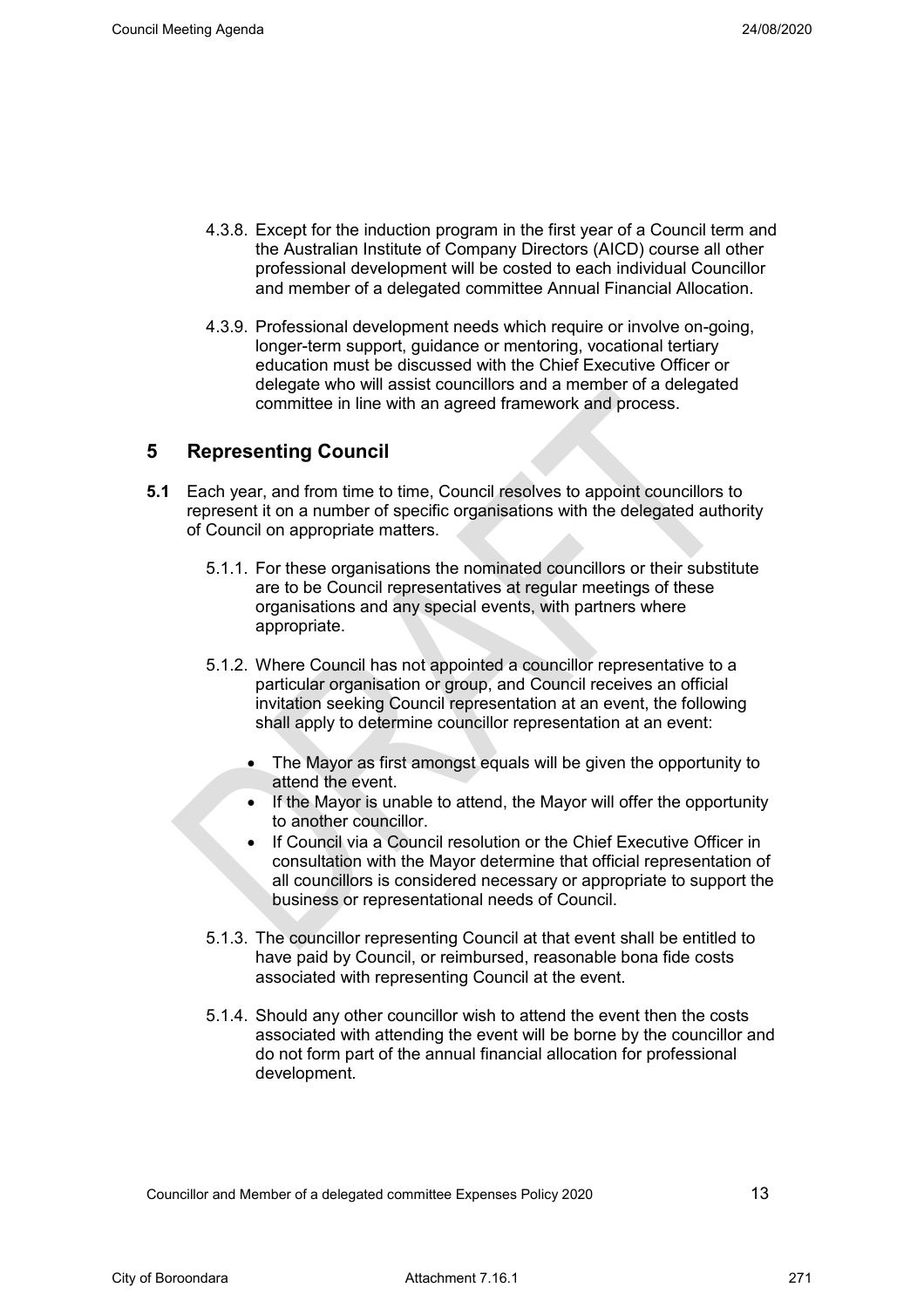#### <span id="page-17-0"></span>**6 Attendance by spouse / partner at seminars, conferences and civic functions**

- **6.1** Attendance at any seminar, conference or civic function by the spouse / partner of a councillor or member of a delegated committee shall be at the expense of the councillor or member of a delegated committee except where:
	- 6.1.1. prior approval has been given by Council or the Chief Executive Officer in consultation with the Mayor; and
	- 6.1.2. attendance by the spouse / partner is considered to be necessary or appropriate to support the business or representational needs of Council; and
	- 6.1.3. sufficient provision exists in the approved annual budget for conferences and seminars.
- **6.2** Subject to clause 6.1, where the spouse / partner of a councillor or member of a delegated committee attends a seminar, conference or civic function, councillors or members of a delegated committee are entitled to have paid by Council, or reimbursed, their spouse / partner's;
	- 6.2.1. registration fees; and
	- 6.2.2. reasonable costs for meals and refreshments.
- **6.3** Councillors and members of a delegated committee are entitled to have paid by Council, or reimbursed, the reasonable costs and expenses of their spouse or partner attending:

6.3.1. functions held by Council; or

6.3.2. functions held by other Victorian municipalities;

where there is an agreed expectation of partners attending, i.e. spouse / partner of the councillor or member of a delegated committee is specified on the invitation.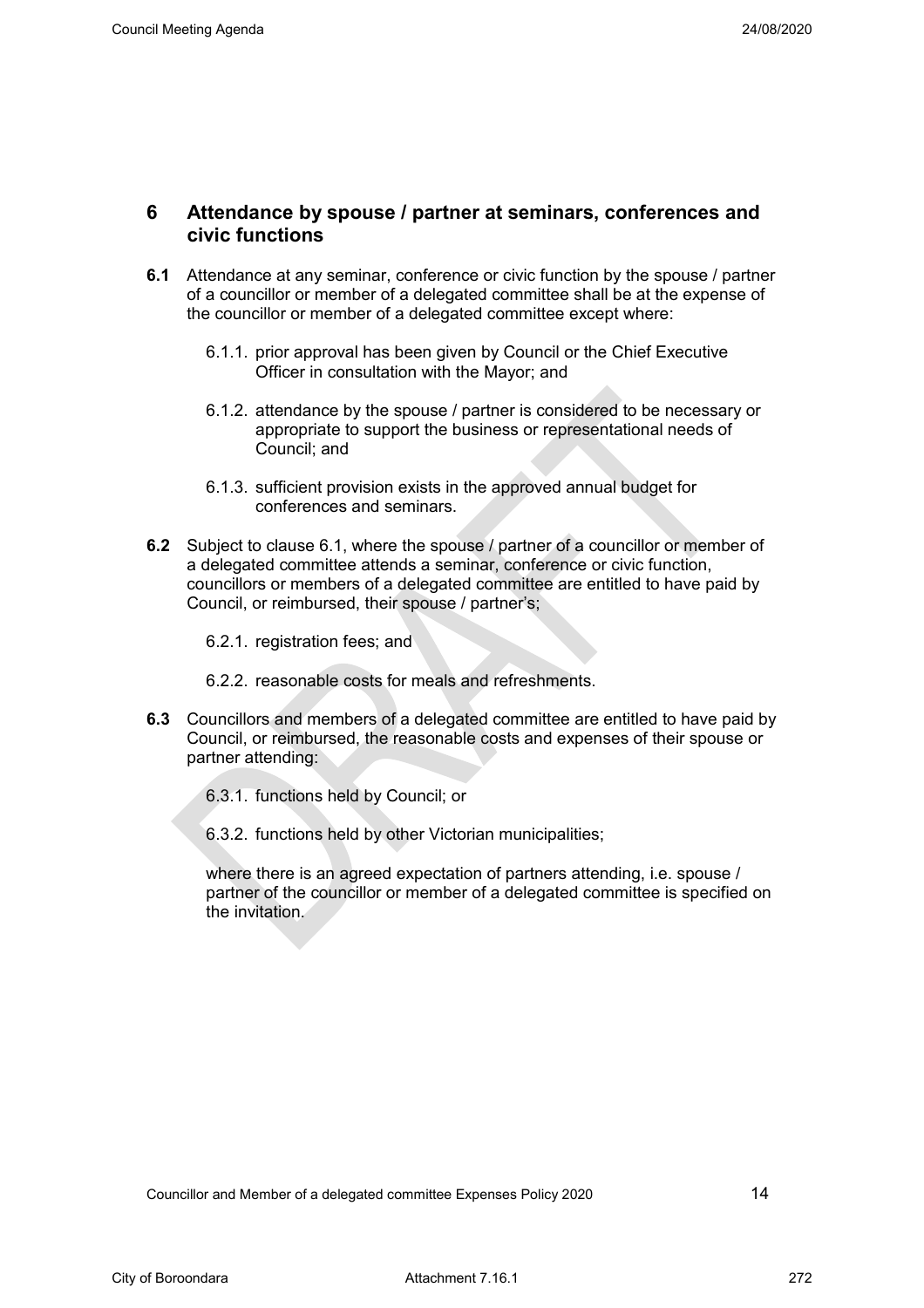#### <span id="page-18-0"></span>**7 Accommodation costs**

- **7.1** Councillors and members of a delegated committee are entitled to have paid by Council, or reimbursed, the reasonable costs and expenses for accommodation incurred for attending conferences, seminars, training or professional development within the scope of this policy, provided:
	- 7.1.1. the relevant event takes place outside the Melbourne metropolitan region; or
	- 7.1.2. it has the prior approval of Council, or the Chief Executive Officer in consultation with the Mayor.

#### <span id="page-18-1"></span>**8 Stationery**

- **8.1** Council shall, upon request, provide councillors or members of a delegated committee with standard stationery equipment and consumables held or obtained generally for the organisation's requirements.
- **8.2** Stationery equipment and consumables includes, but is not necessarily limited to: paper, writing implements, diaries, writing pads, printer cartridges, envelopes and the like.
- **8.3** Requests for stationery should be made to the Secretary to the Mayor and Councillors.
- **8.4** Where a request is made for reimbursement of expenses incurred under this section, Council may reimburse an amount less than the amount claimed where the actual expense incurred is considered unreasonable, taking into account the estimated costs to Council to purchase similar goods**.**

#### <span id="page-18-2"></span>**9 Apparel**

- **9.1** The Council shall, upon request, lend councillors and members of a delegated committee protective clothing such clothing as may be held in store to meet the organisation's requirements required to assist in carrying out the duties of office. This clothing is to be returned promptly upon the completion of the activity/duty for which the articles were required.
- **9.2** This clothing shall be limited to wet weather pants and pullover, gumboots, winter jacket and/or hat, safety equipment like hi-vis vest and hard hat or other such clothing as may be held in store to meet the organisation's requirements, unless otherwise resolved by Council for a specific item(s).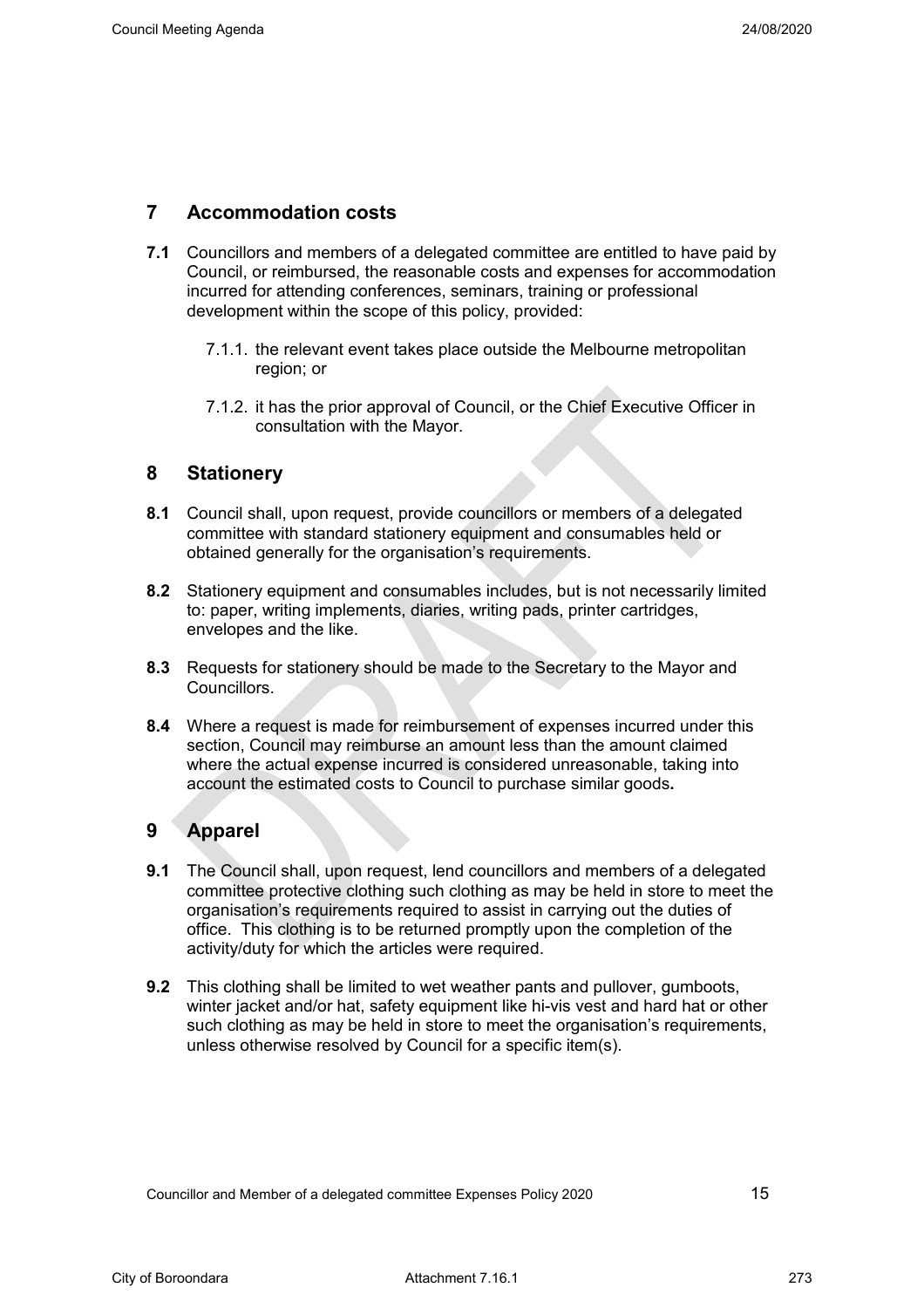#### <span id="page-19-0"></span>**10 Carer in a care relationship**

- **10.1** Councillors are entitled to have paid by Council, or reimbursed the cost of caring expenses incurred by a Councillor who is a carer in a care relationship within the meaning of the *Carers Recognition Act* 2012 while discharging their duties as a councillor within the scope of this policy subject to the following conditions.
	- 10.1.1. The maximum hourly rate a councillor will be reimbursed for providing care in a care relationship is thirty two dollars and seventy cents (\$32.70) per hour indexed annually to CPI at the commencement of each Mayoral term.
	- 10.1.2. Carer costs must be substantiated showing dates and times the care was provided and the councillor shall show why the care was needed on each occasion.

#### <span id="page-19-1"></span>**11 Child care / family care expenses**

- **11.1** Councillors and members of a delegated committee are entitled to have paid by Council, or reimbursed, the cost of child care / family care expenses for immediate family members, necessarily incurred by councillors or members of a delegated committee whilst discharging their duties as a councillor or a member of a delegated committee within the scope of this policy, subject to the following conditions. For the purposes of this policy, family care relates to care provide to any immediate family member who is either a child or a sick, elderly or disabled person.
	- 11.1.1. The maximum hourly rate a councillor or a member of a delegated committee will be reimbursed for child care / family care expenses is twenty four dollars and five cents (\$24.05) per hour indexed annually to CPI at the commencement of each Mayoral term.
	- 11.1.2. Child care / family care costs must be substantiated from the caregiver showing the dates and times care was provided, and the councillor or a member of a delegated committee shall show why the care was needed on each occasion.
	- 11.1.3. Child care / family care costs are not eligible to be paid by Council, or reimbursed if the caregiver is a part of the immediate family (e.g. partner, mother/father, sister/brother, grandmother/grandfather or sister-in-law/brother-in-law) of the councillor or member of a delegated committee. Council will also not pay for or make a reimbursement if the person normally or regularly lives with the councillor or the member of a delegated committee except where a live-in (professional) helper such as a Au Pair is required.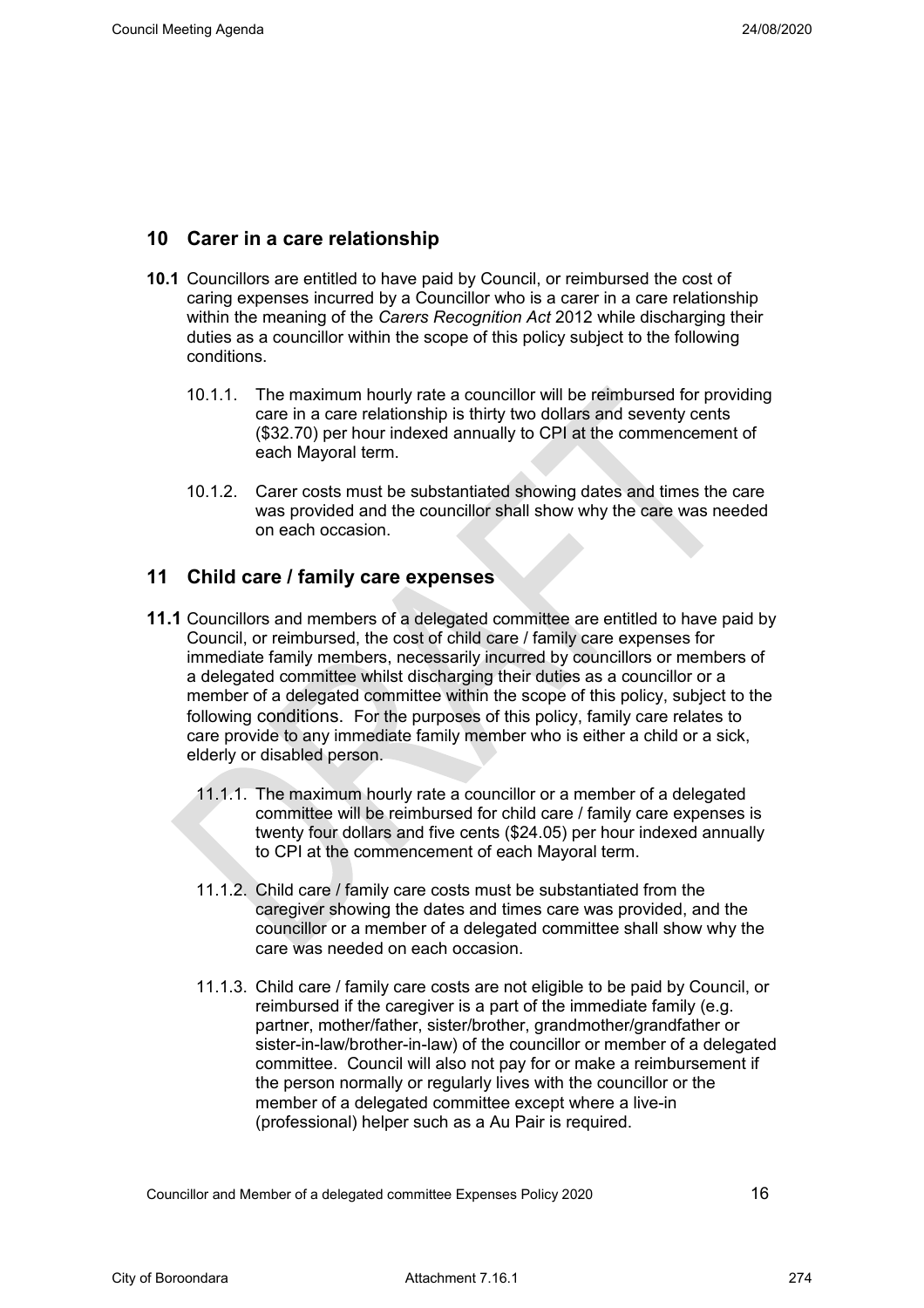11.1.4. For the purposes of this policy, a child shall be defined as up to, but not including 16 years of age.

#### <span id="page-20-0"></span>**12 Support for a Councillor with a disability**

- **12.1** Council will provide reasonable additional support, facilities, and equipment for any councillor with a disability to enable that councillor to perform the duties of a councillor.
- **12.2** Councillors are entitled to claim reimbursement for the reasonable cost of assistive devices or assistive personnel.
- **12.3** Where reimbursement is claimed for the purchase of an assistive device, that device shall become the property of Council.
- **12.4** Claims for reimbursement for assistive devices or assistive personnel will only be considered where the use of the device or the assistance required, relates specifically to the performance of a councillor's duties.
- **12.5** Any councillor wishing to claim reimbursement in excess of \$105 (indexed annually to CPI at the commencement of each Mayoral year) for assistive devices will require prior approval from the Chief Executive Officer in consultation with the Mayor.
- **12.6** The maximum hourly rate a councillor will be reimbursed for assistive personnel is thirty three dollars and ninety six cents (\$33.96) per hour indexed annually to CPI at the commencement of each Mayoral year.

#### <span id="page-20-1"></span>**13 Legal fees**

**13.1** Other than by a specific Council resolution, or in accordance with a Council Policy, any legal expenses incurred by a councillor or member of a delegated committee shall be the responsibility of that councillor or member of a delegated committee.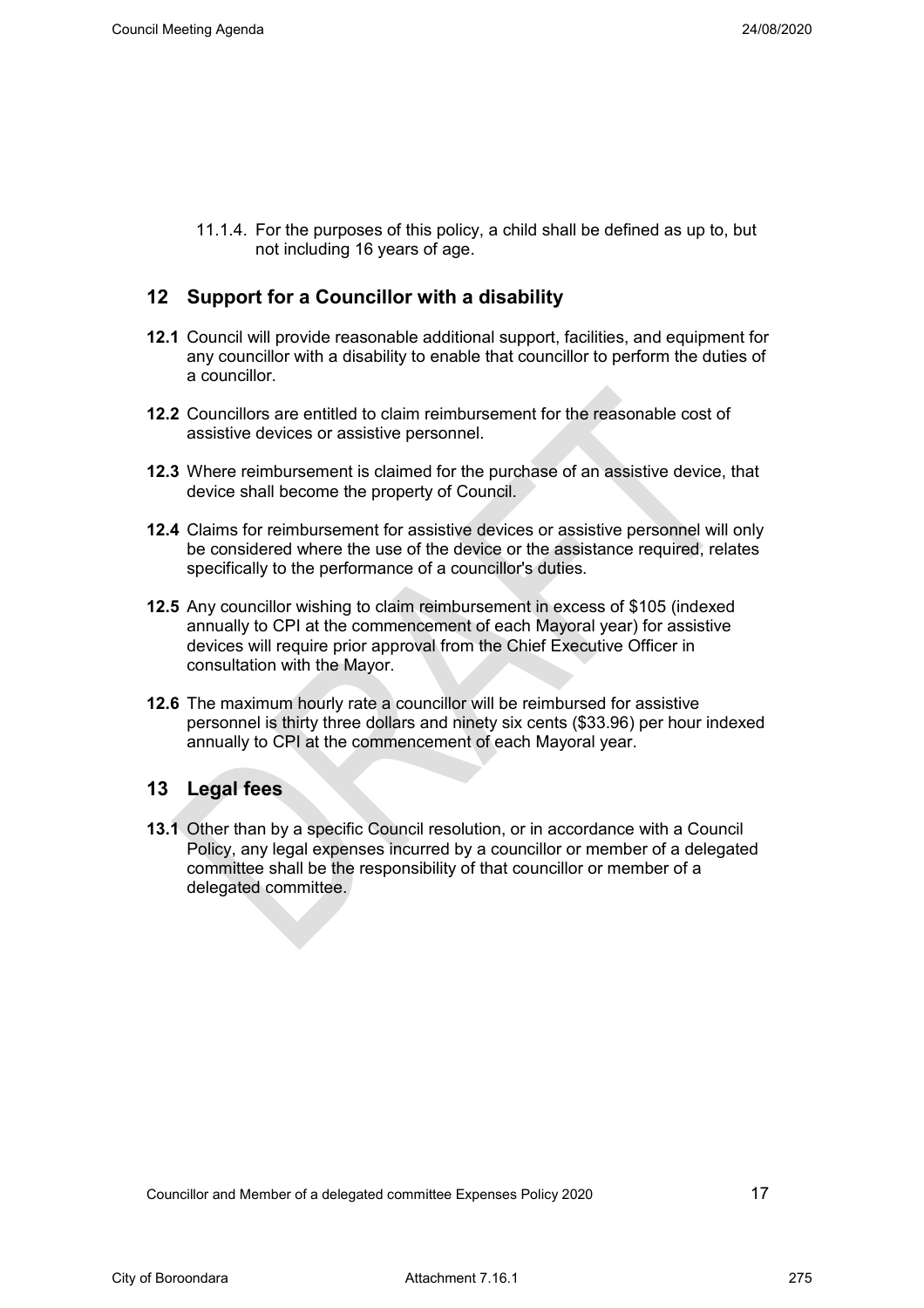#### <span id="page-21-0"></span>**14 Professional memberships and subscriptions**

- **14.1** Professional memberships that are considered to be reasonable bona fide out of pocket expenses are:
	- $\rightarrow$  Australian Institute of Company Directors.
	- $\rightarrow$  Governance Institute of Australia.
	- $\rightarrow$  The Australian Local Government Women's Association.
	- $\rightarrow$  Institute of Managers and Leaders.
	- $\rightarrow$  The Planning Institute of Australia.
	- $\rightarrow$  The Victorian Planning & Environmental Law Association.

These costs will be met from the organisational Corporate Membership Fees budget.

**14.2** Other individual memberships, professional associations or subscriptions which are considered demonstrably beneficial to Council or the performance of the duties of a councillor or member of a delegated committee may be reimbursed subject to a resolution of Council.

#### <span id="page-21-1"></span>**15 Miscellaneous support and expenses**

- **15.1** Council business papers, personal mail and other Council information may be couriered weekly, or as required, to a councillors' and members' of a delegated committee place of residence or place of business within the municipality.
- **15.2** Designated car parking will be available at the Council offices.
- **15.3** Councillors and members of a delegated committee are entitled to a car parking permit. Parking of a councillor vehicle or member of a delegated committee vehicle should be in accordance with the Road Safety Road Rules and any relevant Council Policy.
	- 15.3.1. The permit does not allow vehicles to park in red sign or designated areas such as:
		- loading zones clearways<br>- bus zones disabled bavs
		- bus zones
		- no stopping areas taxi zones<br>- mail zones school drou
		-
- -
- - school drop off zones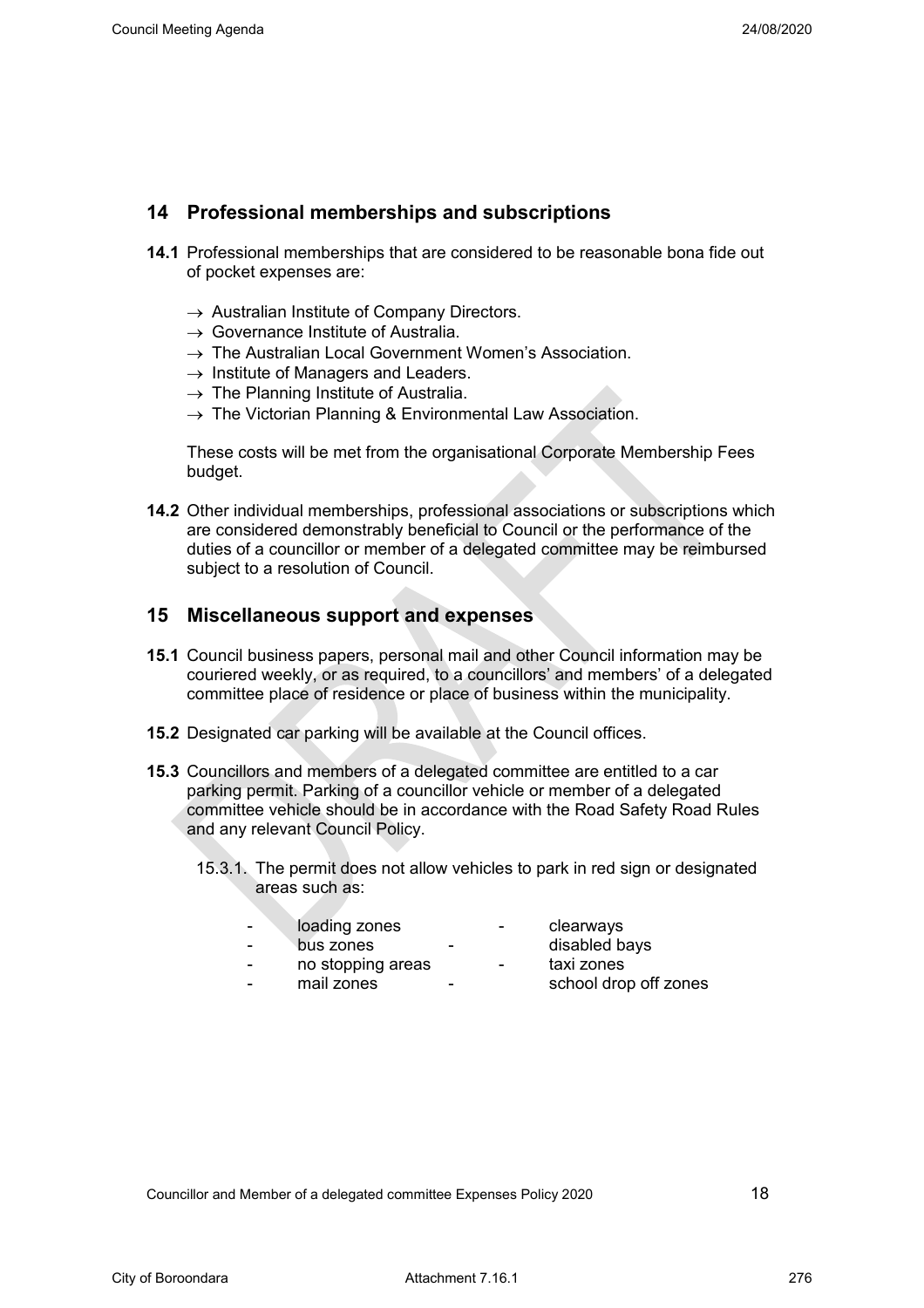**15.4** If, despite the relevant Council Policy, a councillor or member of a delegated committee receives a parking infringement notice for leaving a vehicle standing for longer than is permitted or leaving a vehicle standing in a residential permit parking area without a permit or leaving a vehicle standing in a residential permit parking area with a permit incorrectly displayed, and that councillor was engaged on council business or performing the functions of a councillor at the time of the alleged infringement, the councillor may apply for an internal review of the parking infringement notice.

The application must describe the Council business engaged in or the functions of the Councillor or member of a delegated committee being performed.

The parking infringement notice will then be reviewed by Director City Planning or delegate with a view to deciding whether it should be withdrawn.

- **15.5** Each councillor and member of a delegated committee will be supplied with personalised business cards.
- **15.6** Each councillor and their partner/spouse and member of a delegated committee and their partner/spouse will be provided with a name badge for use while on Council business.
- **15.7** Where Council meetings, functions or events are held at times that extend through normal meal times, Council will provide suitable meals for councillors and members of delegated committees.
- **15.8** Councillors and members of a delegated committee are entitled to a security card enabling appropriate business access to the public areas of Council offices, designated meeting rooms and the Governance office.
- **15.9** Councillors are entitled to 24 hour access to the Council Chamber, Councillors Room and Mayors office (as appropriate).
- **15.10** Council will provide councillors and members of a delegated committee with access to the Media Monitors Service and subscription copies of key local government industry publications.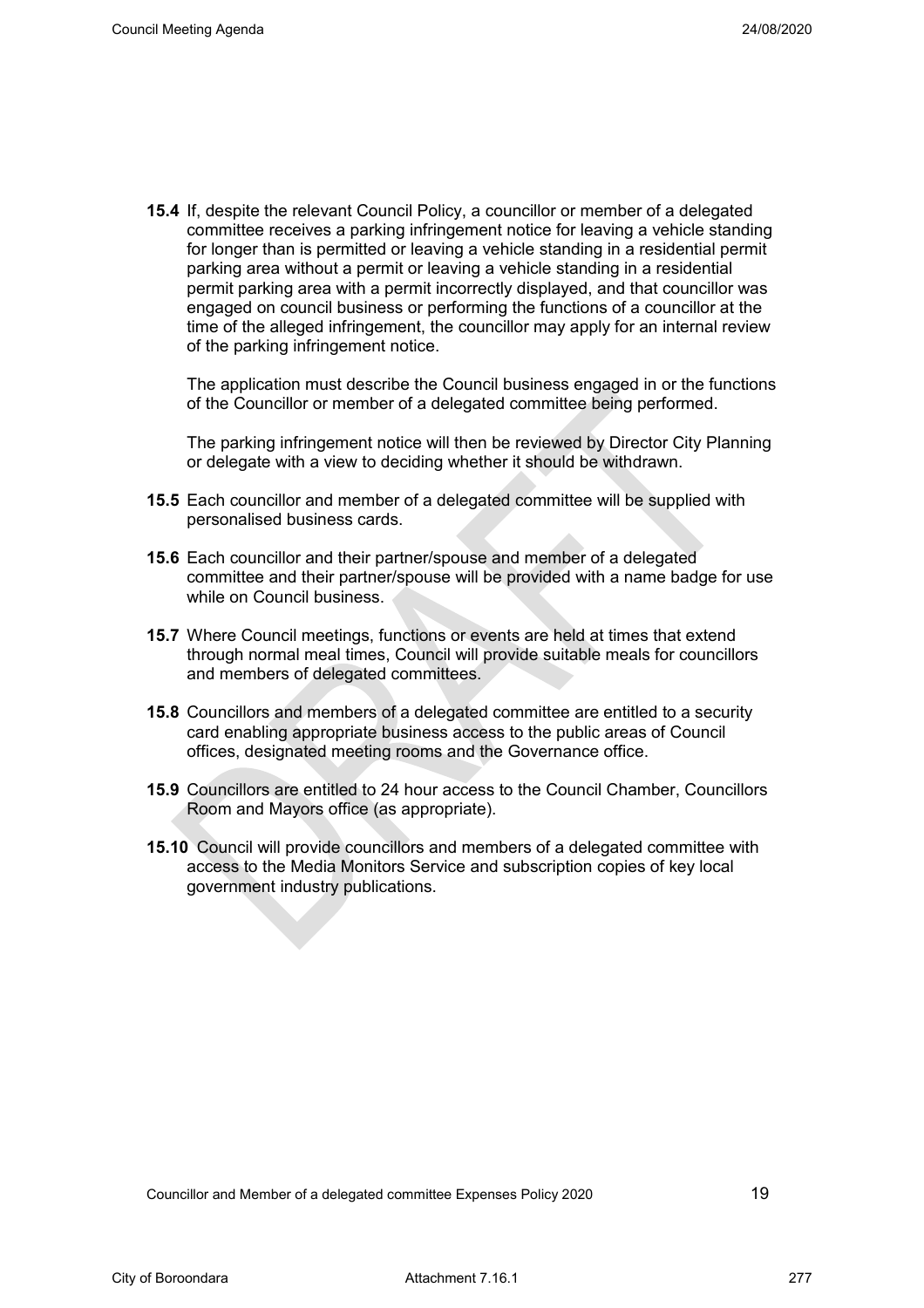#### <span id="page-23-0"></span>**16 Mayoral vehicle**

- **16.1** The Mayor shall have access to a fully maintained vehicle (including servicing, fuel and insurance).
- **16.2** The make and model of the Mayoral vehicle shall be in accordance with Council policy.
- **16.3** The vehicle shall be available for use by the Mayor in the discharge of their duties as the Mayor and a councillor, and for reasonable private use during the Mayoral term.

#### <span id="page-23-1"></span>**17 Access to office / meeting spaces**

- **17.1** A suitably equipped Mayoral Office shall be provided within the Council offices.
- **17.2** A Councillors' Room shall be provided for use by councillors within the Council offices, suitably equipped for computer access, office work, photocopying, reading, research, and meetings.
- **17.3** The space and equipment provided for the Mayoral Office and Councillors' Room provided for in the clauses above shall be at the discretion of the Chief Executive Officer.
- **17.4** Subject to availability, other Council meeting/function rooms owned and controlled by Council may be booked by councillors and members of a delegated committee for use free of charge for meetings and other functions, provided the councillor or the member of the delegated committee is in attendance and the use is necessary or appropriate for performing the duties of a councillor or member of a delegated committee in the conduct of Council business.

#### <span id="page-23-2"></span>**18 Administrative support for the Mayor and Councillors**

- **18.1** The Chief Executive Officer shall provide an appropriate level of secretarial / administrative support for the Mayor and councillors.
- **18.2** The level of secretarial/administrative support shall be determined by the Chief Executive Officer in consultation with the Mayor.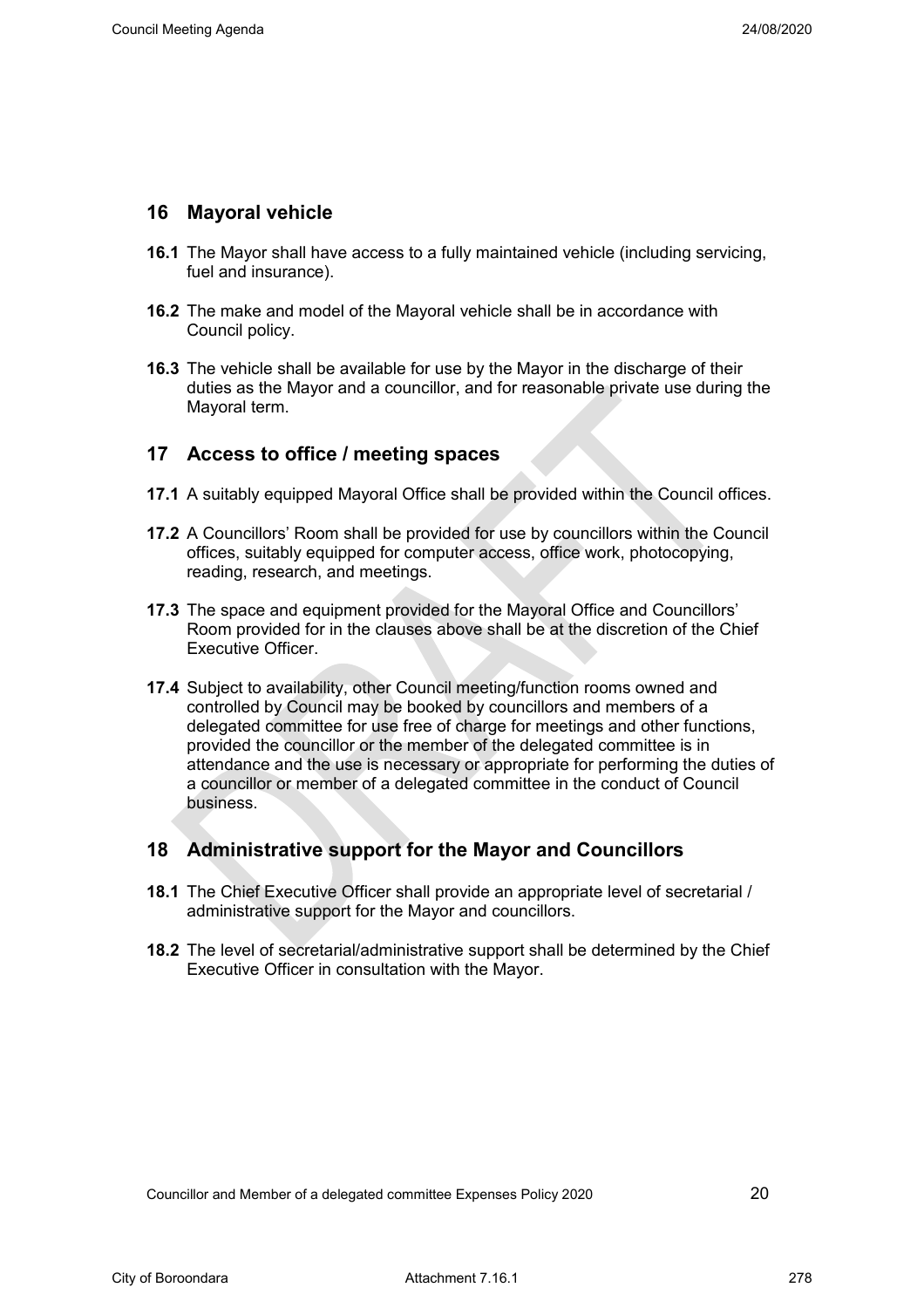#### <span id="page-24-0"></span>**19 Councillor websites**

- **19.1** Each Councillor will be provided with a page on Council's website the content of which may include a photo, contact details, ward map, personal statements, hobbies and interests, councillor assignments, academic qualifications and professional memberships.
- **19.2** Additional information may be included on the councillor's webpage at the councillor's request, subject to the content being approved for publication by the Chief Executive Officer**.**

#### <span id="page-24-1"></span>**20 Ward meetings**

**20.1** An annual budget provision will be made, subject to annual review as part of the Council budget approval process, for the reasonable costs of venue hire and refreshments associated with ward meetings. Organisational support and participation in Ward Meetings will be in accordance with Council Policy.

#### <span id="page-24-2"></span>**21 Insurance policies**

- **21.1** Councillors and members of a delegated committees are covered under the following Council insurance policies while discharging, in good faith, the duties of civic office including attendance at meetings of external bodies as Council representatives**:**
	- o Public liability;
	- o Professional indemnity;
	- o Councillors and Officers liability; and
	- o Personal Accident (accompanying partners are also covered).
- **21.2** The Council will pay the insurance policy excess in respect of any claim made against a councillor or a member of a delegated committee arising from council business where any claim is accepted by Council's insurers, whether defended or not.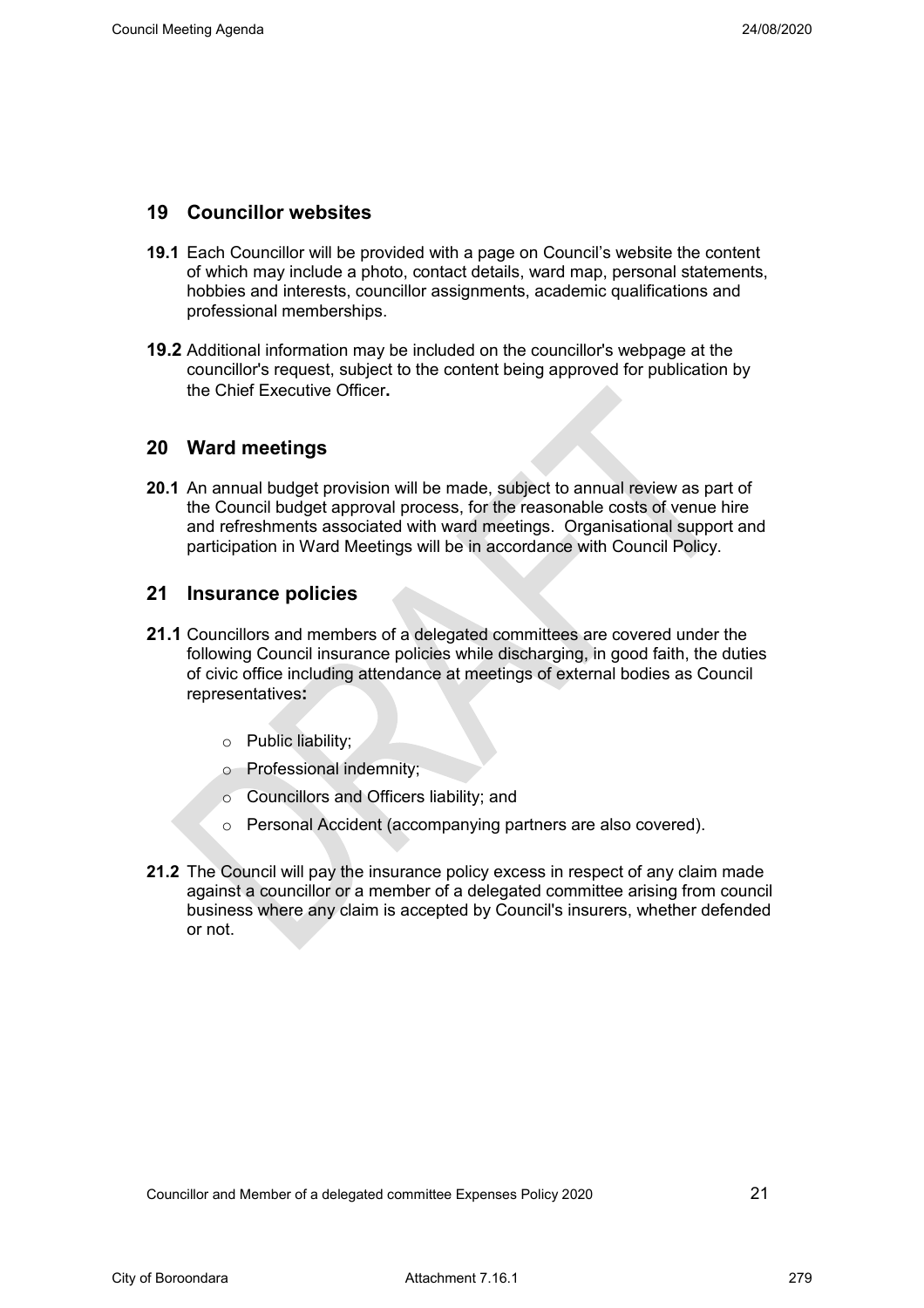#### <span id="page-25-0"></span>**22 Other expenditure not specified**

- **22.1** Any expenditure not specified in this policy as expenditure for which a councillor or member of a delegated committee is entitled to be reimbursed or paid by Council shall be the responsibility of the councillor or member of a delegated committee, except where Council resolves that a claim is reasonable bona fide expenditure.
- **22.2** Subject to a resolution of Council, a councillor or member of a delegated committee may be reimbursed for expenses incurred in circumstances not provided for elsewhere in the Policy.

#### <span id="page-25-1"></span>**23 Mayor, Deputy Mayor and Councillors allowances**

- **23.1** A Mayor, Deputy Mayor and Councillors are entitled to receive from Council an allowance as a Mayor, Deputy Mayor and Councillor in accordance with a Determination of the Victorian Independent Remuneration Tribunal as prescribed by the Act.
- **23.2** Mayor and councillor allowances will be paid in advance on a monthly basis and paid as at the date of the Council meeting in which the allowance is set or as advised by the Victorian Independent Remuneration Tribunal.
- **23.3** Mayoral and councillor allowances are taxable income and councillors should put in place their own processes for documenting claimable expenses. Any personal taxation implications from the receipt of allowances are the responsibility of individual councillors.

#### <span id="page-25-2"></span>**24 Members of the Audit and Risk Committee**

**24.1** Members of Council's Audit and Risk Committee are not covered by this Policy.

#### <span id="page-25-3"></span>**25 Submission of claims for reimbursement**

- **25.1** Form of claims
	- 25.1.1. Claims are to be submitted on the prescribed form to the Manager Governance.
	- 25.1.2. Claims should be accompanied by original receipts / tax invoices for any expenses claimed which clearly identify the name of the payee and ABN where applicable.
	- 25.1.3. If receipts cannot be produced, councillors and members of a delegated committee may be required to provide a statutory declaration.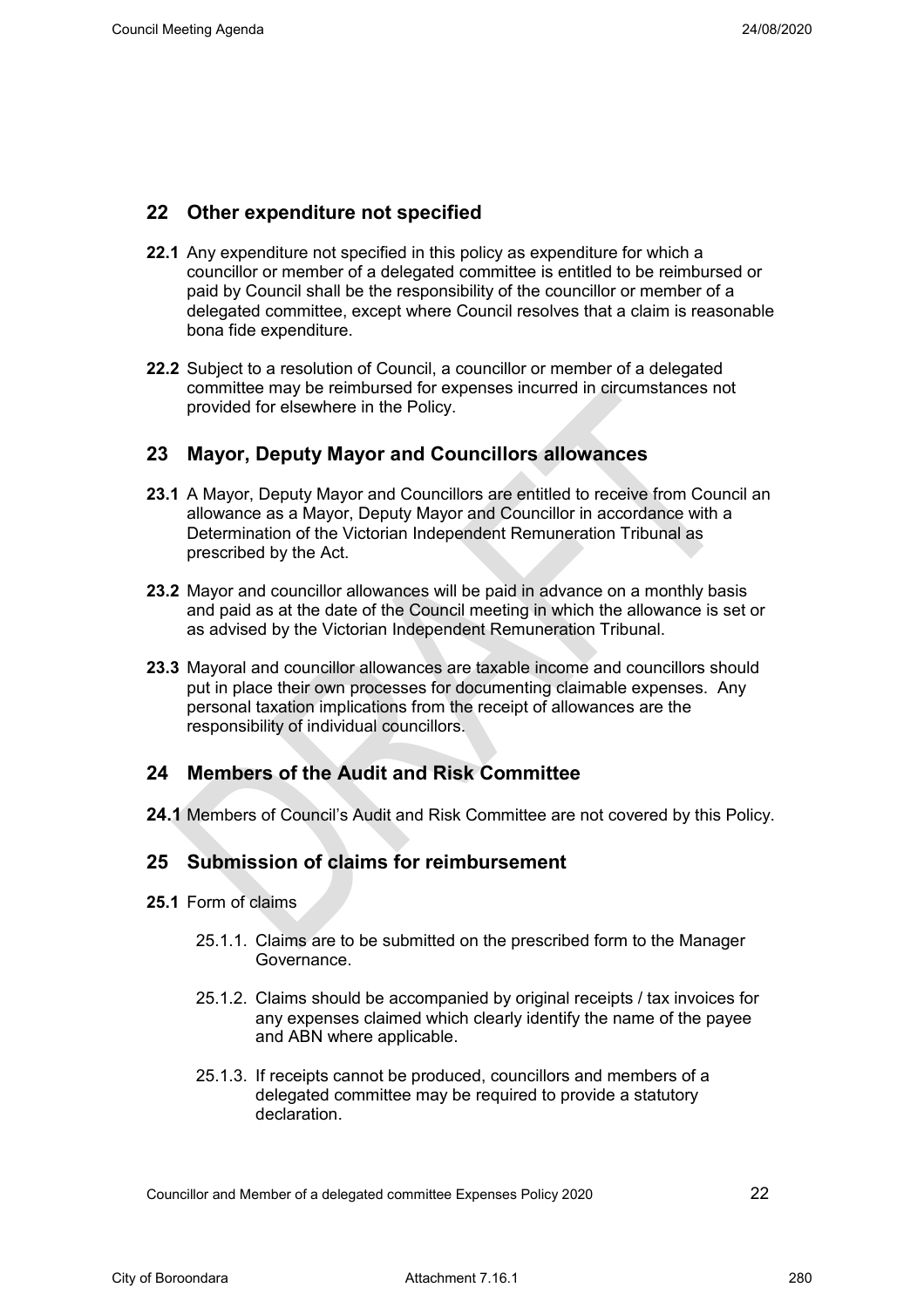- 25.1.4. Claims must include sufficient detail to demonstrate, in accordance with the Act, the expense for which reimbursement is claimed is a reasonable bona fide out-of-pocket expense incurred while performing the duties of a Councillor or a member of a delegated committee.
- **25.2** Timeframe for submission of claims
	- 25.2.1. Councillors and members of a delegated committee are required to submit claims in a timely manner to ensure transparency and timely accountability.
	- 25.2.2. Claims for reimbursement of expenses in the September, December and March quarters must be submitted by the close of business of the following month.
	- 25.2.3. Claims for reimbursement of expenses in the June quarter must be submitted within 14 working days of the end of financial year.
	- 25.2.4. Claims for reimbursement which are not in accordance with clause 25.2.2 will not be processed excepted where Council resolves to accept the claim.
	- 25.2.5. Claims for reimbursement which are not in accordance with clause 25.2.3 will not be processed.
- **25.3** Assessment of claims
	- 25.3.1. The Manager Governance will process all claims.
	- 25.3.2. If the Manager Governance has a question about a claim, they will, in the first instance, discuss this matter with the relevant councillor or member of a delegated committee.
	- 25.3.3. If required, the Manager Governance will seek guidance / intervention from the Chief Executive Officer.
	- 25.3.4. If required, the Chief Executive officer will refer claims to a Council meeting for determination.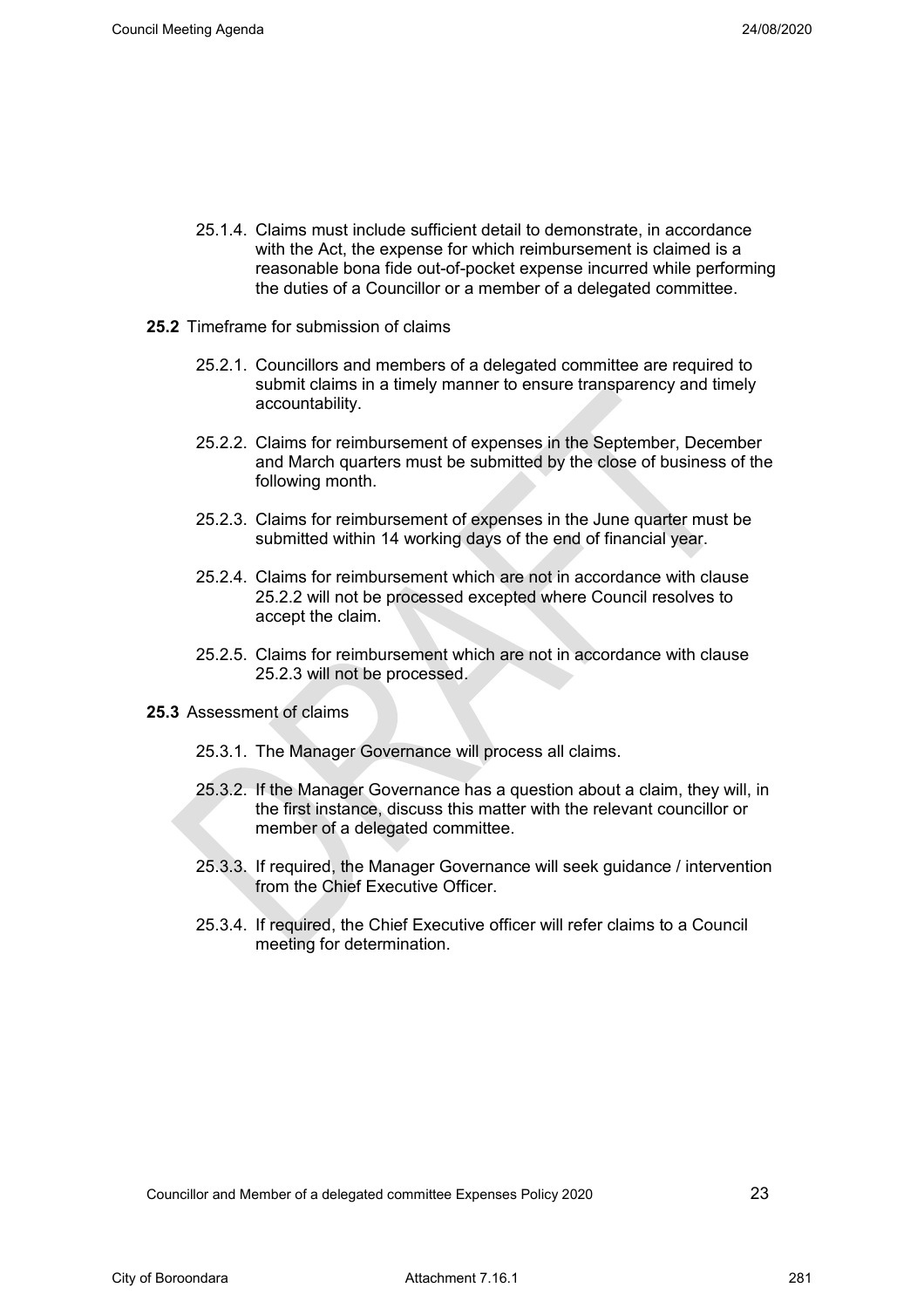- **25.4** Councillor or member of a delegated committee donations
	- 25.4.1. Any donations made by a councillor or member of a delegated committee will be made on their own behalf and not on behalf of Council, except in accordance with a prior resolution of Council.
	- 25.4.2. Councillor or member of a delegated committee donations not in accordance with a prior resolution of Council will not be reimbursed by Council.

#### <span id="page-27-0"></span>**26 Reporting of Councillor and member of a delegated committee reimbursements**

- **26.1** Cost of councillor and member of a delegated committee support and resources are to be reported to the Audit and Risk Committee and the community.
	- 26.1.1. In accordance with section 40 of the Act details of all reimbursements made to councillors and members of a delegated committee will be reported to the Audit and Risk Committee. This will occur on a quarterly basis.
	- 26.1.2. In the interests of accountability and transparency, all expenses or costs paid by Council or reimbursed to councillors and members of a delegated committee will be appropriately reported to Council and the community in summary form via the Quarterly Performance Report.

#### <span id="page-27-1"></span>**27 Mayoral and Councillor gifts**

- **27.1** At the end of every mayoral term, the outgoing Mayor will receive from Council a letter under seal in recognition of their service as Mayor. In addition the outgoing Mayor will receive a scrapbook that includes various highlights and achievements undertaken throughout their mayoral term.
- **27.2** At the end of every mayoral term, the outgoing Chairperson of the Delegated Committees of Council will receive from Council a letter under seal in recognition of their service as Chairperson.
	- 27.2.1. Subject to clause 27.3 the outgoing Mayor shall receive a gift to a maximum value of \$706, indexed to CPI; and
	- 27.2.2. The outgoing Mayor must decide upon their gift on or before 1 June of the following year.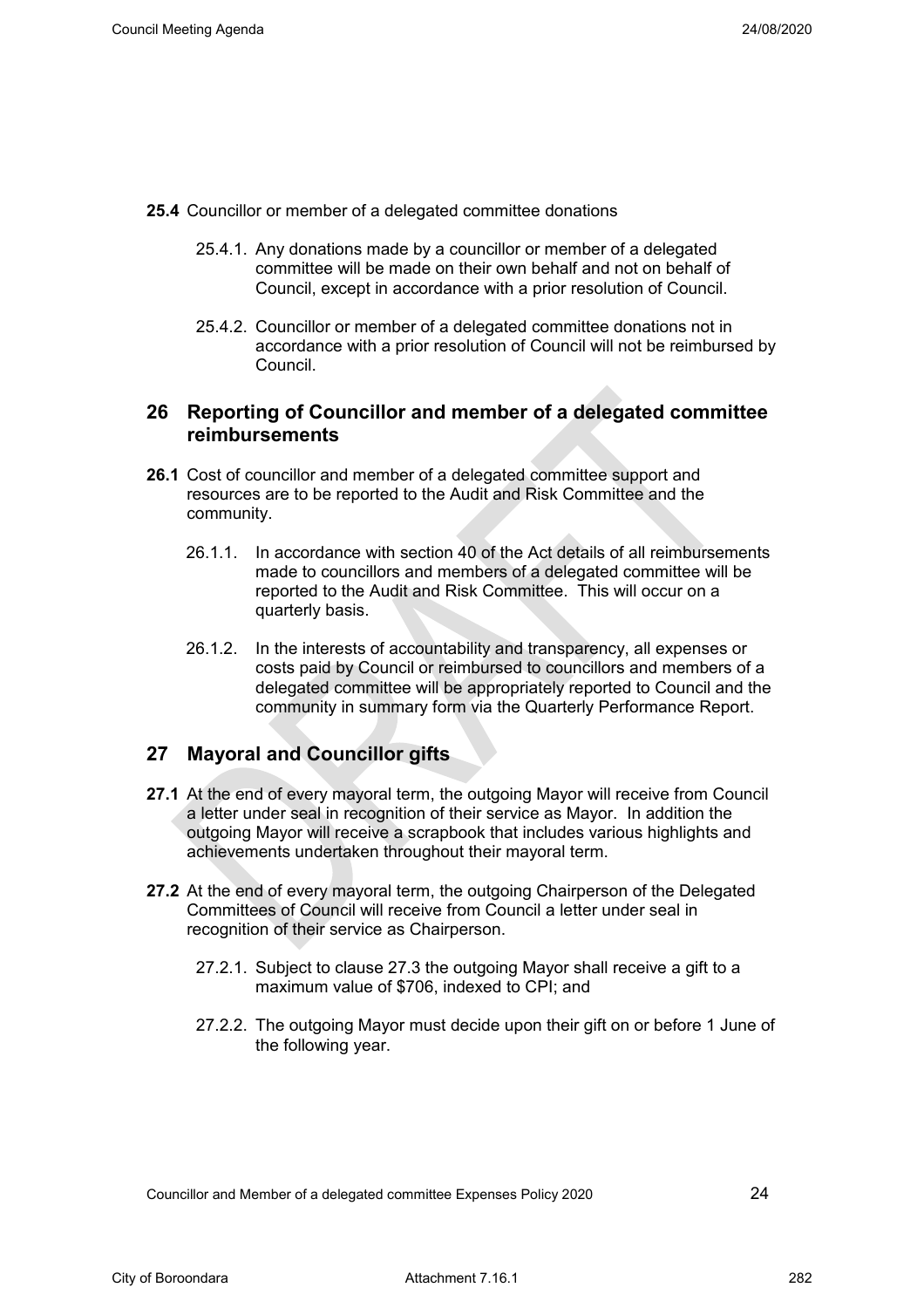- **27.3** If the outgoing Mayor does not determine upon a gift on or before 1 June they forfeit the privilege that has been afforded to them, unless they are re-elected for a consecutive term and choose to defer receipt of their gift until the completion of their consecutive term(s).
- **27.4** At the end of their electoral term, outgoing councillors will receive a plaque in recognition of their service as councillor.
- <span id="page-28-0"></span>**27.5** The outgoing Mayor and councillors must declare these gifts in accordance with the Councillor Gift Policy.

#### **28 External member of a delegated committee gifts**

**28.1** At the end of their appointed term, an outgoing external member of a delegated committee will receive an appropriate gift as determined by the Mayor in consultation with the Chief Executive Officer to a maximum value of \$100, indexed to CPI.

#### <span id="page-28-1"></span>**29 References**

**29.1** Related documents

Council policies:

- o Governance Rules
- o Public Transparency Policy
- o Councillor Code of Conduct
- o Councillor Gift Policy

Legislation:

- o *Carers Recognition Act 2012*
- o *Local Government Act 2020*
- o *Charter of Human Rights and Responsibilities Act 2006*

#### **30 Definitions**

<span id="page-28-2"></span>"**Carer in a care relationship**" means within the meaning of section 4 of the *Carers Recognition Act* 2012.

"**Delegated Committee**" means a delegated committee established in accordance with Section 63 of the Local Government Act 2020.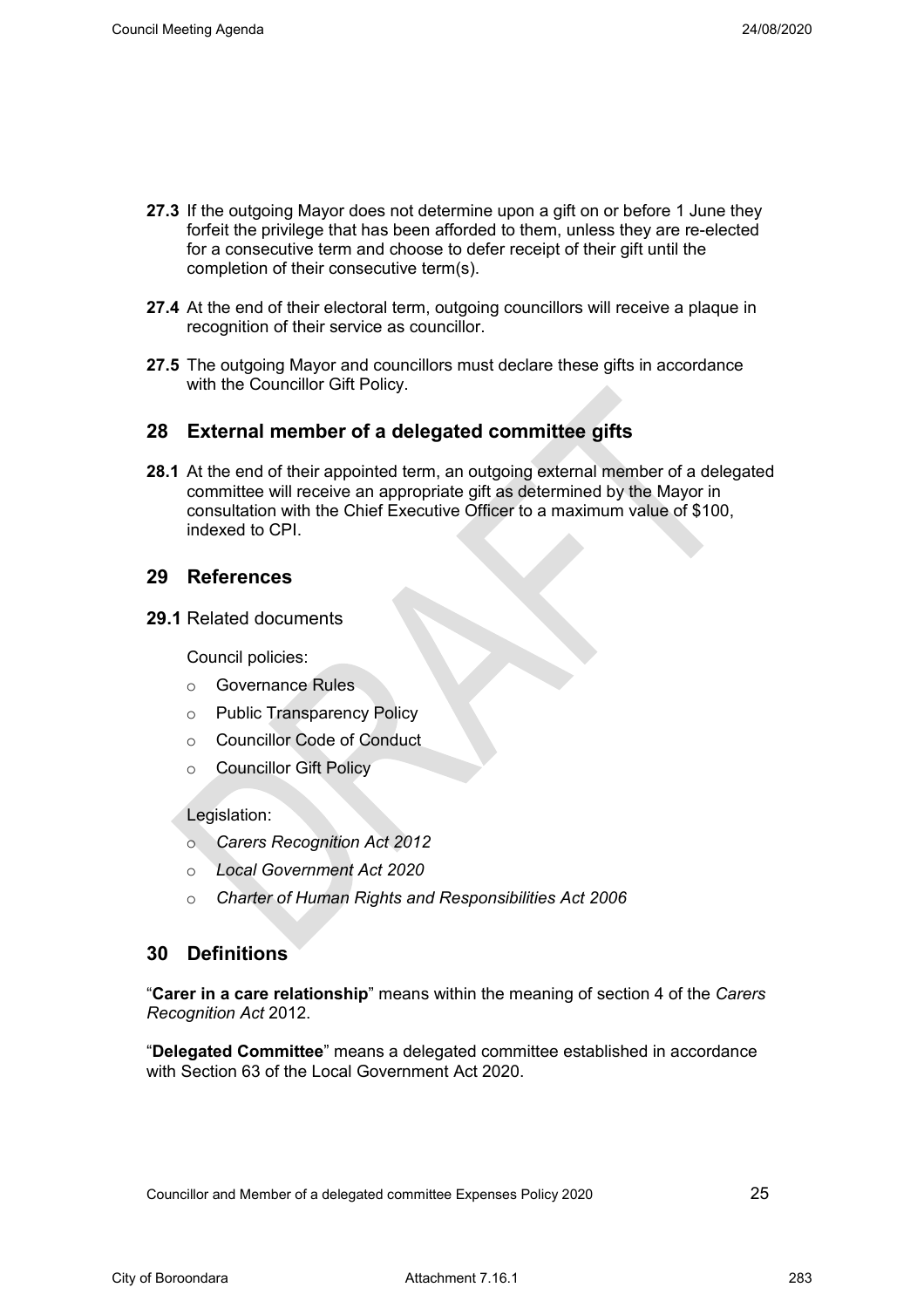"**Duties of a Councillor**" means duties performed by a councillor that are necessary or appropriate for the purposes of achieving the objectives of Council having regard to any relevant Act, regulations, Ministerial guidelines or Council policies.

**"Election period"** means the period that:

- (a) Starts at the time that nominations close on nomination day; and
- (b) Ends at 6pm on election day.
- That is 22 September 2020 through to 6pm on 24 October 2020.

#### "**Expenses**" includes:

Expenses initially incurred by a councillor or a member of a delegated committee for which a claim is subsequently made for reimbursement; and

Expenses incurred by Council for or on behalf of a councillor or a member of a delegated committee.

"**Member of a delegated committee**" means a member of a delegated committee who is not a councillor.

"**Professional Development**" means the process of improving and increasing the capabilities, knowledge and skills of councillors and members of a delegated committee through access to education and training opportunities through outside organisations or in the workplace.

"**The Act**" means the *Local Government Act* 2020.

#### Version History:

| Councillor Professional Development & Representation Policy Adopted by Council on 26 March 2007       |                                        |
|-------------------------------------------------------------------------------------------------------|----------------------------------------|
| <b>Councillor Expenses and Entitlement Policy</b>                                                     | Adopted by Council on 25 August 2008   |
| <b>Councillor Support and Resources Policy</b>                                                        | Adopted by Council on 23 November 2009 |
| <b>Councillor Support and Resources Policy</b>                                                        | Adopted by Council on 24 October 2011  |
| <b>Councillor Support and Resources Policy</b>                                                        | Adopted by Council on 25 March 2013    |
| <b>Councillor Support and Resource Policy</b>                                                         | Adopted by Council on 28 May 2018      |
| <b>Councillor Support and Resources Policy</b>                                                        | Adopted by Council on 22 October 2018  |
| <b>Councillor Support and Resources Policy</b>                                                        | Adopted by Council on 26 August 2019   |
| Councillor & member of a delegated committee expenses Policy Adopted by Council on TBC August<br>2020 |                                        |